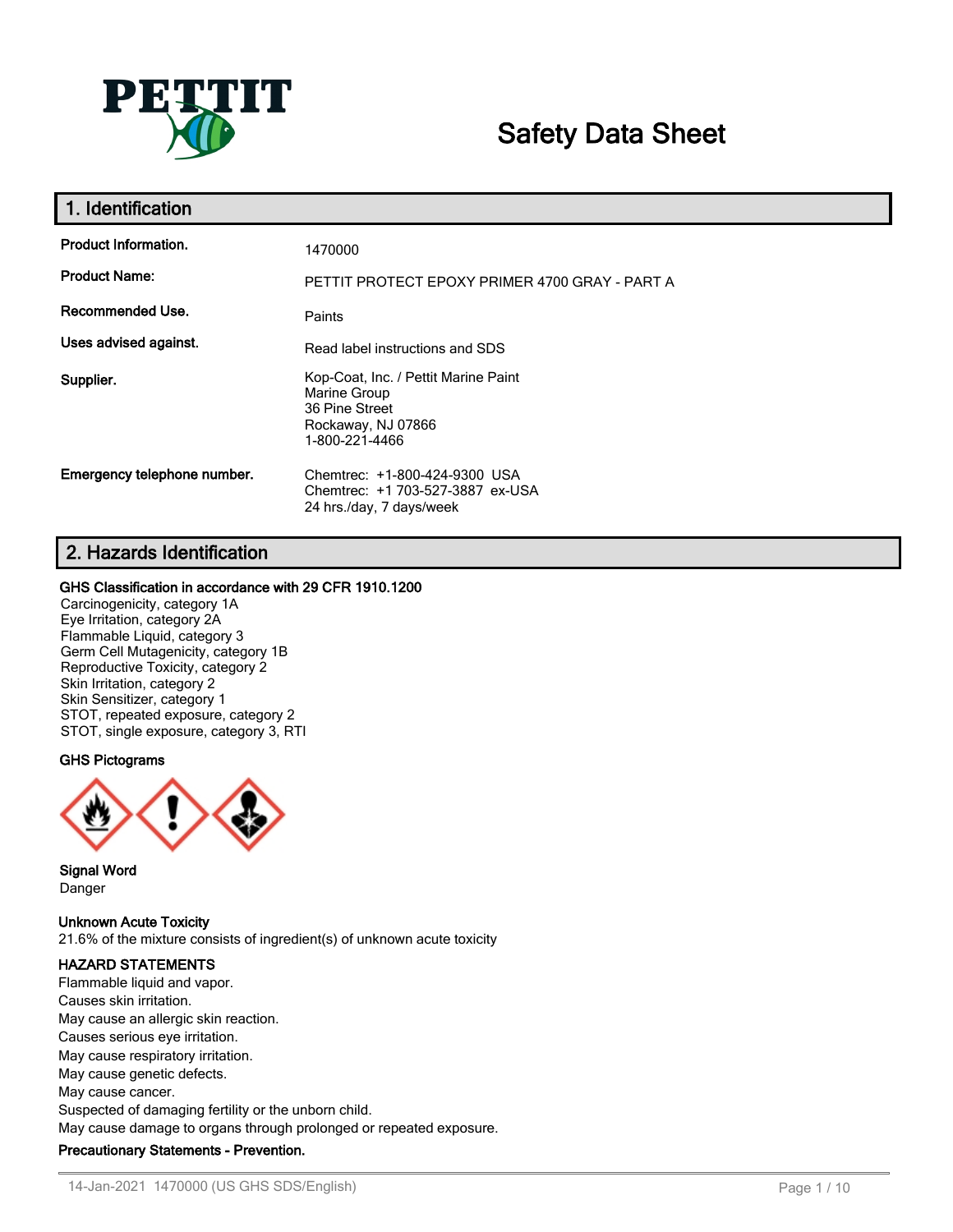Obtain special instructions before use.

Do not handle until all safety precautions have been read and understood.

Keep away from heat/sparks/open flames/hot surfaces. - No smoking.

Ground/bond container and receiving equipment.

Use explosion-proof electrical/ventilating/lighting/equipment.

Use only non-sparking tools.

Take precautionary measures against static discharge.

Do not breathe dust/fume/gas/mist/ vapors/spray.

Wash face and hands and any exposed skin thoroughly after handling.

Use only outdoors or in a well-ventilated area.

Wear protective gloves/protective clothing/eye protection/face protection

## **Precautionary Statements - Response.**

If on skin: Wash with plenty of water.

If on skin (or hair): Take off immediately all contaminated clothing. Rinse skin with water/shower.

If inhaled: Remove person to fresh air and keep comfortable for breathing.

If in eyes: Rinse cautiously with water for several minutes. Remove contact lenses, if present and easy to do. Continue rinsing.

If exposed or concerned: Get medical advice/attention.

Call a poison center/doctor if you feel unwell.

Specific treatment (If applicable, see label for any additional instructions).

If skin irritation or rash occurs: Get medical advice/attention.

If eye irritation persists: Get medical advice/attention.

Take off contaminated clothing and wash it before reuse.

In case of fire: Use  $CO<sub>2</sub>$  dry chemical or foam to extinguish.

#### **Precautionary Statements - Storage.**

Store in a well-ventilated place. Keep container tightly closed.

Store in a well-ventilated place. Keep cool.

Store locked up.

#### **Precautionary Statements - Disposal.**

Dispose of contents in accordance with local/regional/national/international regulations.

# **3. Composition/Information on Ingredients**

| <b>Chemical Name</b>                                         | CAS-No.        | <u>Wt. %</u> |
|--------------------------------------------------------------|----------------|--------------|
| REACTION PRODUCT: BISPHENOL F-<br>(EPICHLORHYDRIN) MW <= 700 | 28064-14-4     | $10 - 25$    |
| <b>Barium Sulfate</b>                                        | 7727-43-7      | $10 - 25$    |
| Mica                                                         | 12001-26-2     | $10 - 25$    |
| Xylene                                                       | 1330-20-7      | $10 - 25$    |
| <b>Titanium Dioxide</b>                                      | 13463-67-7     | $2.5 - 10$   |
| Talc                                                         | 14807-96-6     | $2.5 - 10$   |
| Ethyl Benzene                                                | $100 - 41 - 4$ | $2.5 - 10$   |
| <b>MAGNESITE</b>                                             | 546-93-0       | $2.5 - 10$   |
| Ethylene glycol monobutyl ether                              | 111-76-2       | $1.0 - 2.5$  |
| Petroleum distillates, light aromatic                        | 64742-95-6     | $1.0 - 2.5$  |
| CLAY (KAOLIN)                                                | 1332-58-7      | $0.1 - 1.0$  |
| Crystalline silica (quartz)                                  | 14808-60-7     | $0.1 - 1.0$  |
| <b>Hydrogenated Castor Oil</b>                               | 8001-78-3      | $0.1 - 1.0$  |
| Carbon black                                                 | 1333-86-4      | $0.1 - 1.0$  |
| Toluene                                                      | 108-88-3       | $0.1 - 1.0$  |
| Crystalline silica (Quartz) (Respirable)                     | 14808-60-7     | $0.1 - 1.0$  |

The exact percentage (concentration) of composition has been withheld as a trade secret.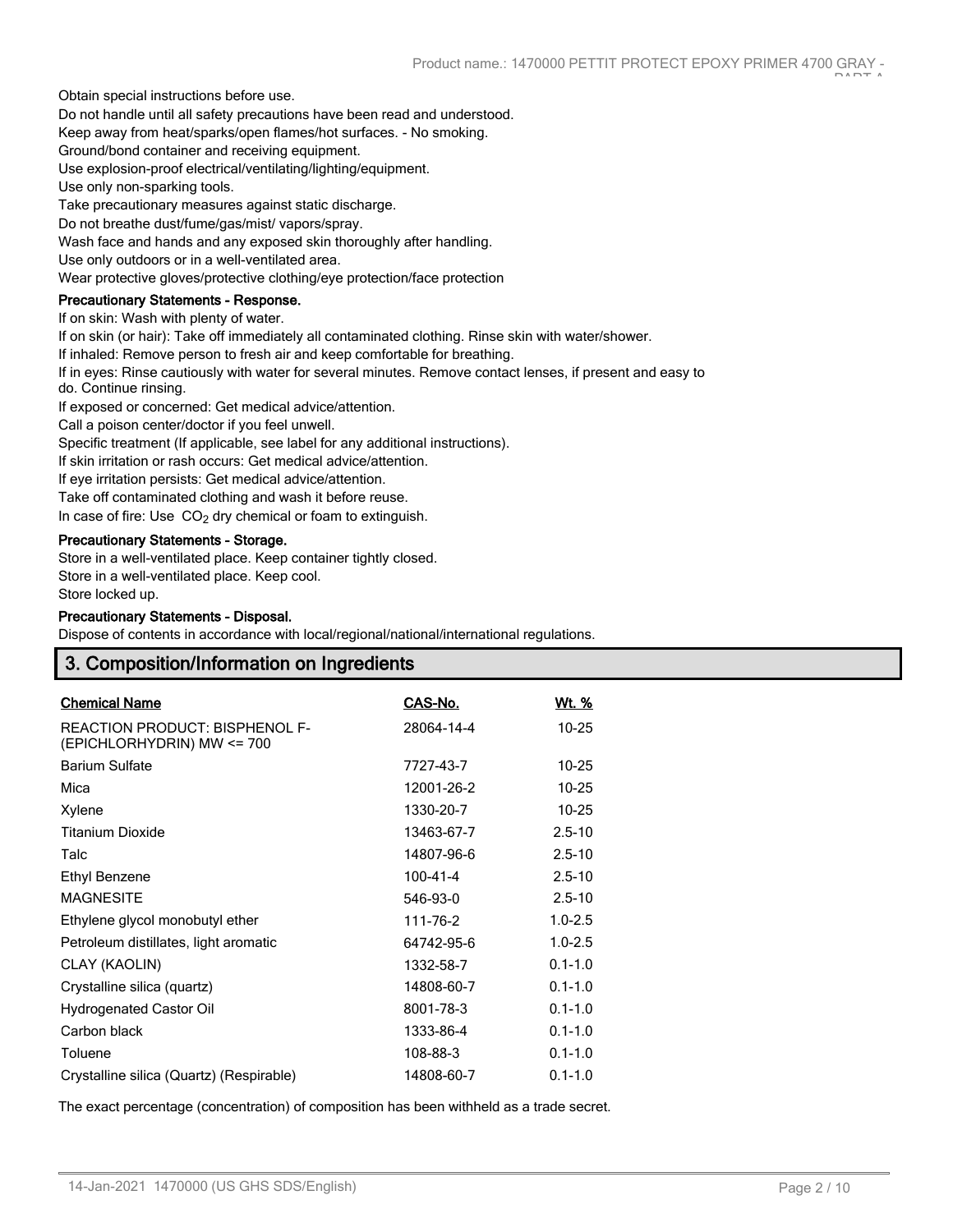# **4. First-aid Measures**

#### **Description of first-aid measures.**

## **General advice.**

Move victim to a safe isolated area. When symptoms persist or in all cases of doubt seek medical advice. Call a poison control center or doctor for treatment advice.

#### **Inhalation.**

Move to fresh air. Apply artificial respiration if victim is not breathing. Call a poison control center or doctor for treatment advice.

## **Skin contact.**

Wash off immediately with soap and plenty of water. Remove all contaminated clothes and shoes. Remove and wash contaminated clothing before re-use. Call a poison control center or doctor for treatment advice.

#### **Eye contact.**

Immediately flush with plenty of water. After initial flushing, remove any contact lenses and continue flushing for at least 15 minutes. Call a poison control center or doctor for treatment advice.

#### **Ingestion.**

Do not induce vomiting unless directed to do so by a physician or poison control center. Never give anything by mouth to an unconscious person. If swallowed, call a poison control center or doctor immediately.

#### **Symptoms.**

See Section 2 and Section 11, Toxicological effects for description of potential symptoms.

## **Notes to physician.**

Treat symptomatically.

# **5. Fire-fighting Measures**

## **Extinguishing media.**

#### **Suitable extinguishing media.**

Use:. Dry powder. Alcohol-resistant foam. Carbon dioxide  $(CO<sub>2</sub>)$ . Water may be used to cool and prevent the rupture of containers that are exposed to the heat from a fire.

#### **Extinguishing media which shall not be used for safety reasons.**

Water may be unsuitable for extinguishing fires.

#### **Special hazards arising from the substance or mixture.**

Vapors may travel to areas away from work site before igniting/flashing back to vapor source. Thermal decomposition can lead to release of irritating and toxic gases and vapors. Most vapors are heavier than air. Vapors may spread along ground and collect in low or confined areas (sewers, basements, tanks). Vapors may travel to source of ignition and flash back. Air/vapor mixtures may explode when ignited. Containers may explode when heated.

#### **Advice for firefighters.**

Evacuate personnel to safe areas.As in any fire, wear self-contained breathing apparatus pressure-demand, MSHA/NIOSH (approved or equivalent) and full protective gear.

# **6. Accidental Release Measures**

# **Personal precautions, protective equipment and emergency procedures.**

## **Personal precautions.**

Avoid contact with skin, eyes and clothing. Ensure adequate ventilation, especially in confined areas. All equipment used when handling the product must be grounded. Eliminate all ignition sources (no smoking, flares, sparks or flames in immediate area). Wear protective gloves/clothing and eye/face protection. Stop all work that requires a naked flame, stop all vehicles, stop all machines and equipment that may cause sparks or flames. Do not breathe vapors or spray mist. Avoid exceeding of the given occupational exposure limits (see section 8). Thoroughly decontaminate all protective equipment after use.

# **Advice for emergency responders.**

Refer to protective measures listed in sections 7 and 8. Use personal protection recommended in Section 8.

# **Environmental precautions.**

Prevent further leakage or spillage if safe to do so. Do not allow material to contaminate ground water system. Prevent entry into waterways, sewers, basements or confined areas. See Section 12 for additional Ecological information.

# **Methods and materials for containment and cleaning up.**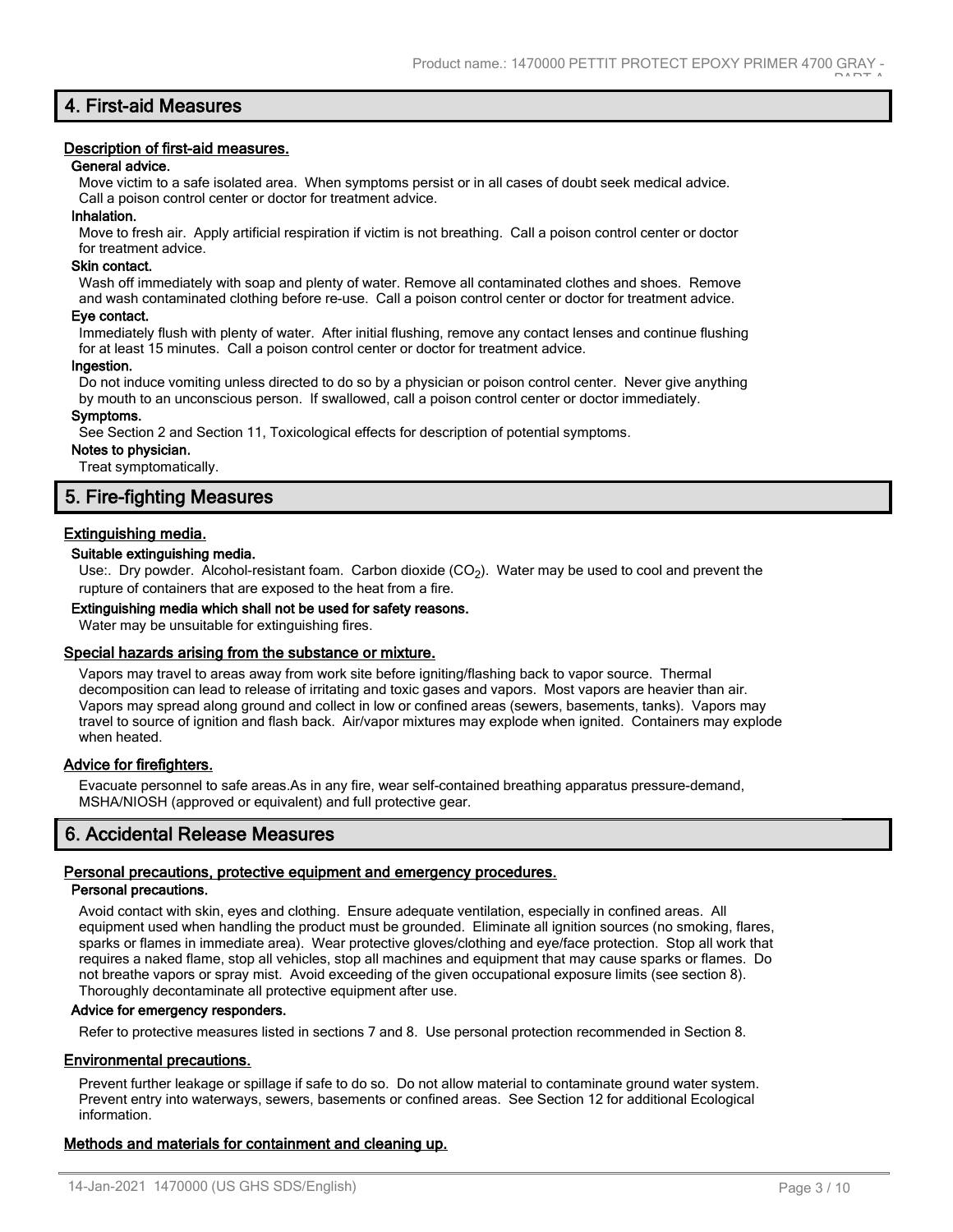## **Methods for Containment.**

Absorb with earth, sand or other non-combustible material and transfer to containers for later disposal. Prevent further leakage or spillage if safe to do so. Pick up and transfer to properly labeled containers. Clean contaminated surface thoroughly. Ground and bond containers when transferring material. Take precautionary measures against static discharges. Use personal protective equipment. Remove all sources of ignition.

#### **Methods for cleaning up.**

Prevent further leakage or spillage if safe to do so. Keep away from open flames, hot surfaces and sources of ignition. Keep in suitable and closed containers for disposal. All equipment used when handling the product must be grounded. Keep combustibles (wood, paper, oil, etc) away from spilled material. Ventilate the area. Use personal protective equipment as required. Shut off ignition sources; including electrical equipment and flames. Clean contaminated objects and areas thoroughly while observing environmental regulations. Never return spills in original containers for re-use.

## **Reference to other sections.**

See section 8 for more information.

# **7. Handling and Storage**

## **Conditions for safe storage, including any incompatibilities.**

# **Advice on safe handling.**

Avoid contact with skin, eyes and clothing. Handle in accordance with good industrial hygiene and safety practice. Keep away from open flames, hot surfaces and sources of ignition. Take precautionary measures against static discharges. Do not breathe vapors or spray mist. Use according to package label instructions. Do not pressurize, cut, weld, braze, solder, drill, grind, or expose container to heat, flame, sparks, static electricity, or other sources of ignition. Wash hands before breaks and immediately after handling the product. Ground and bond containers when transferring material. All equipment used when handling the product must be grounded.

#### **Hygiene measures.**

Handle in accordance with good industrial hygiene and safety practice for diagnostics. Do not eat, drink or smoke when using this product. Remove and wash contaminated clothing before re-use. Avoid contact with skin, eyes and clothing. Wash hands before breaks and immediately after handling the product.

#### **Storage Conditions.**

Keep container closed when not in use. Keep in properly labeled containers. Keep containers tightly closed in a dry, cool and well-ventilated place. Store in accordance with local regulations. Keep from freezing. Keep away from food, drink and animal feedingstuffs. Keep away from heat, hot surfaces, sparks, open flames and other ignition sources. No smoking.

# **8. Exposure Controls/Personal Protection**

| <b>Ingredients with Occupational Exposure Limits</b> |                           |                       |                           |                         |
|------------------------------------------------------|---------------------------|-----------------------|---------------------------|-------------------------|
| <b>Chemical Name</b>                                 | <b>ACGIH TLV-TWA</b>      | <b>ACGIH-TLV STEL</b> | <b>OSHA PEL-TWA</b>       | <b>OSHA PEL-CEILING</b> |
| <b>Barium Sulfate</b>                                | 5 mg/m $3$                | N.E.                  | 15 mg/m $3$               | N.E.                    |
| Mica                                                 | $3 \text{ mg/m}^3$        | N.E.                  | N.E.                      | N.E.                    |
| Xylene                                               | $100$ ppm                 | $150$ ppm             | $100$ ppm                 | N.E.                    |
| <b>Titanium Dioxide</b>                              | 10 mg/m $3$               | N.E.                  | 15 mg/m $3$               | N.E.                    |
| Talc                                                 | 2 mg/m $3$                | N.E.                  | N.E.                      | N.E.                    |
| Ethyl Benzene                                        | 20 ppm                    | N.E.                  | $100$ ppm                 | N.E.                    |
| Ethylene glycol monobutyl ether                      | 20 ppm                    | N.E.                  | 50 ppm                    | N.E.                    |
| CLAY (KAOLIN)                                        | 2 mg/m $3$                | N.E.                  | 15 mg/m $3$               | N.E.                    |
| Crystalline silica (quartz)                          | $0.025$ mg/m <sup>3</sup> | N.E.                  | 50 $\mu$ g/m <sup>3</sup> | N.E.                    |
| Carbon black                                         | $3 \text{ mg/m}^3$        | N.E.                  | $3.5 \text{ mg/m}^3$      | N.E.                    |
| Toluene                                              | 20 ppm                    | N.E.                  | $200$ ppm                 | $300$ ppm               |
| Crystalline silica (Quartz) (Respirable)             | $0.025$ mg/m <sup>3</sup> | N.E.                  | 50 $\mu$ g/m <sup>3</sup> | N.E.                    |

#### **TLV = Threshold Limit Value TWA = Time Weighted Average PEL = Permissible Exposure Limit STEL = Short-Term Exposure Limit N.E. = Not Established**

#### **Engineering Measures.**

Ensure adequate ventilation, especially in confined areas. Apply technical measures to comply with the occupational exposure limits.

#### **Personal protective equipment.**

#### **Eye/Face Protection.**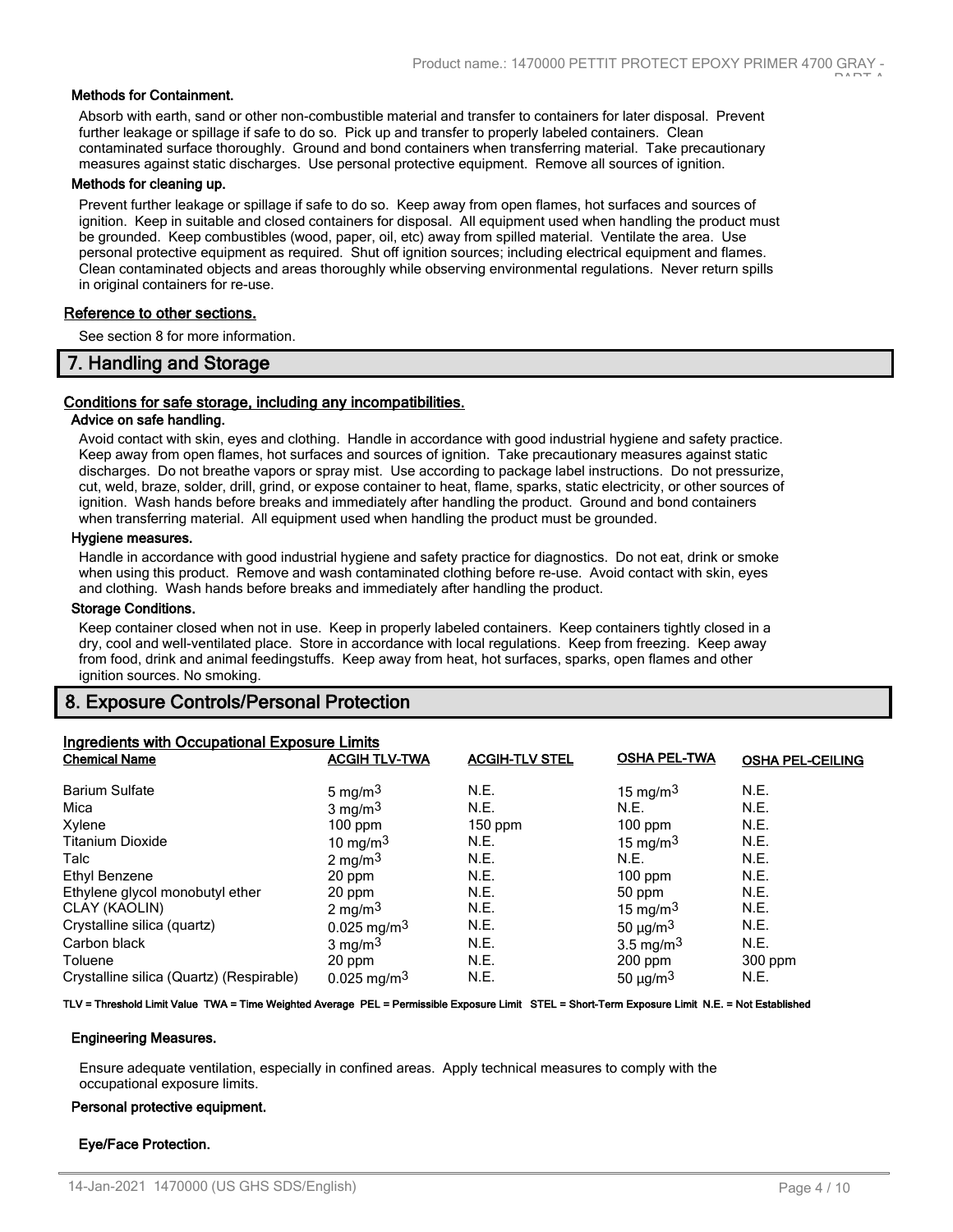If splashes are likely to occur, wear:. Face-shield. Safety glasses with side-shields. Tightly fitting safety goggles.

## **Skin and body protection.**

Use:. Long sleeved clothing. Protective shoes or boots. Solvent-resistant gloves. Solvent-resistant apron and boots. Wear impervious gloves and/or clothing if needed to prevent contact with the material. Gloves must be inspected prior to use. Please observe the instructions regarding permeability and breakthrough time which are provided by the supplier of the gloves. Also take into consideration the specific local conditions under which the product is used, such as the danger of cuts, abrasion. Remove and wash contaminated clothing before re-use.

#### **Respiratory protection.**

In case of inadequate ventilation wear respiratory protection. If exposure limits are exceeded or irritation is experienced, respiratory protection should be worn. Respiratory protection must be provided in accordance with current local regulations.

# **9. Physical and chemical properties.**

## **Information on basic physical and chemical properties.**

| <b>Physical state</b>                     | Liquid                     |
|-------------------------------------------|----------------------------|
| Appearance                                | No Information             |
| Color                                     | Gray                       |
| Odor                                      | Hydrocarbon-like           |
| <b>Odor Threshold</b>                     | No Information             |
| рH                                        | No Information             |
| Melting/freezing point., °C (°F)          | No Information             |
| Flash Point., °C (°F)                     | 25 (77.00)                 |
| Boiling point/boiling range., °C (°F)     | 137 - 3,600 (278.6 - 6512) |
| <b>Evaporation rate</b>                   | No Information Available   |
| Explosive properties.                     | No Information             |
| Vapor pressure.                           | No Information             |
| Vapor density.                            | No Information             |
| Specific Gravity. (g/cm <sup>3</sup> )    | 1.685                      |
| Water solubility.                         | No Information             |
| Partition coefficient.                    | No Information             |
| Autoignition temperature., °C             | No Information             |
| Decomposition Temperature °C.             | No Information             |
| Viscosity, kinematic.                     | $22 \text{ mm}$ 2/s        |
| Other information.                        |                            |
| Volatile organic compounds (VOC) content. | No Information             |
| Density, Ib/gal                           | 14.036                     |
|                                           |                            |

# **10. Stability and Reactivity**

#### **Reactivity.**

Stable under normal conditions.

#### **Chemical stability.**

Stable under recommended storage conditions.

## **Possibility of hazardous reactions.**

None known based on information supplied.

## **Conditions to Avoid.**

Heat (temperatures above flash point), sparks, ignition points, flames, static electricity. Keep away from heat and sources of ignition. Do not freeze.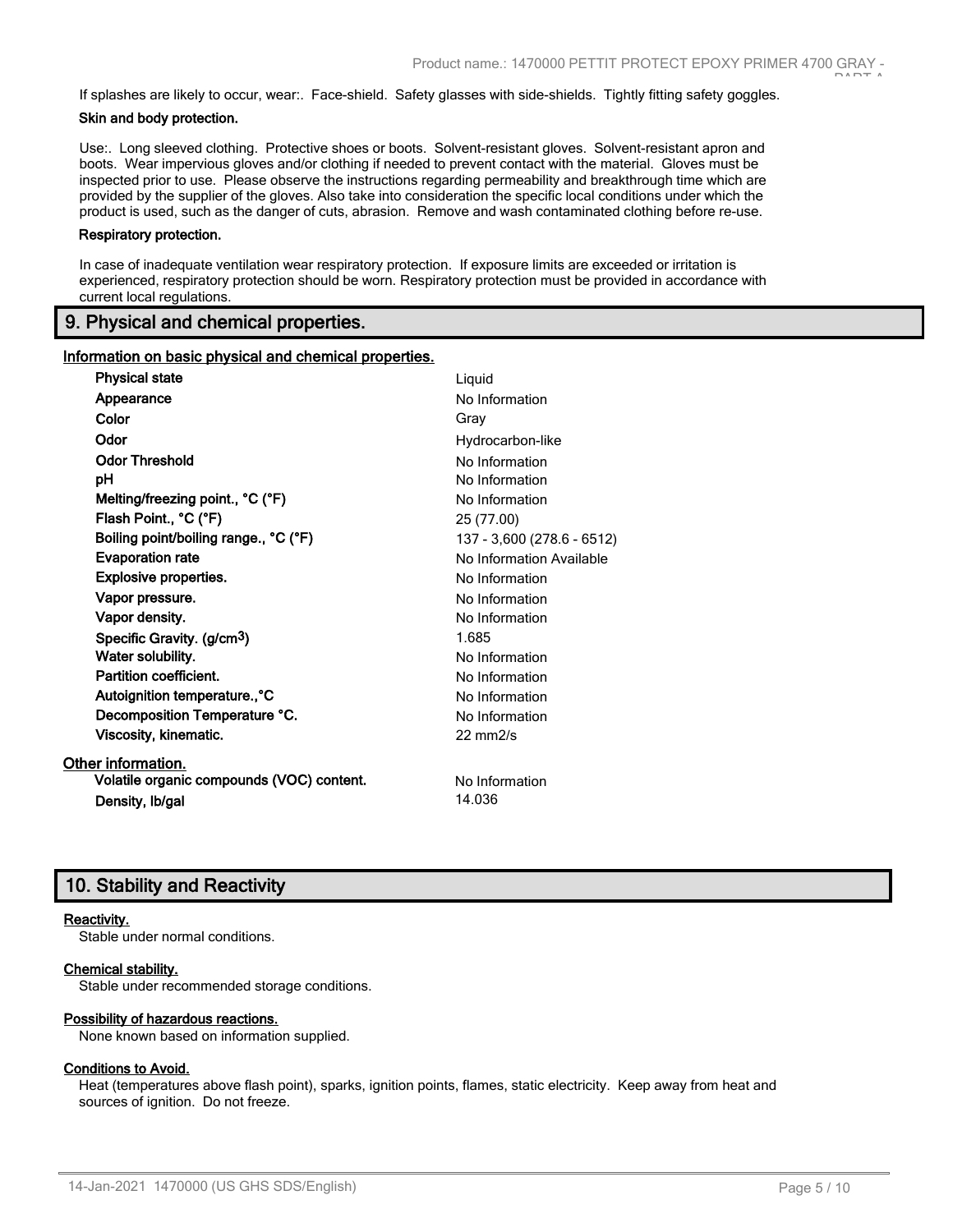## **Incompatible Materials.**

None known based on information supplied.

## **Hazardous Decomposition Products.**

Thermal decomposition can lead to release of irritating gases and vapours. Possible formation of carbon oxides, nitrogen oxides, and hazardous organic compounds.

# **11. Toxicological Information**

# **Information on toxicological effects.**

#### **Acute toxicity. Product Information**

No Information

**Component Information.**

# **The following values are calculated based on chapter 3.1 of the GHS document.**

**ATEmix (oral) 10,076.3 mg/kg ATEmix (dermal)** 18,586.6 mg/kg **ATEmix (inhalation - dust/mist)** 7.61 mg/l

| Component information. |                                       |                  |                       |                         |
|------------------------|---------------------------------------|------------------|-----------------------|-------------------------|
| CAS-No.                | <b>Chemical Name</b>                  | LD50 Oral        | <b>LD50 Dermal</b>    | <b>LC50 Inhalation</b>  |
| 1330-20-7              | Xylene                                | 3500 mg/kg Rat   | >4350 mg/kg<br>Rabbit | 29.08 mg/L Rat (Vapor)  |
| 13463-67-7             | <b>Titanium Dioxide</b>               | >10000 mg/kg Rat | N.I.                  | N.I.                    |
| 100-41-4               | Ethyl Benzene                         | 3500 mg/kg Rat   | 15400 mg/kg<br>Rabbit | NA (Dust)               |
| 111-76-2               | Ethylene glycol monobutyl ether       | 470              | 2000                  | N.I.                    |
| 64742-95-6             | Petroleum distillates, light aromatic | 8400 mg/kg Rat   | >2000 mg/kg<br>Rabbit | 3400 ppm Rat (Gas/Mist) |
| 1332-58-7              | CLAY (KAOLIN)                         | >5000 mg/kg Rat  | N.I.                  | N.I.                    |
| 8001-78-3              | Hydrogenated Castor Oil               | >10000 mg/kg Rat | N.I.                  | N.I.                    |
| 1333-86-4              | Carbon black                          | >15400 mg/kg Rat | N.I.                  | N.I.                    |
| 108-88-3               | Toluene                               | 2600 mg/kg Rat   | 12000 mg/kg<br>Rabbit | 12.5 mg/L Rat (Vapor)   |

N.I. = No Information

# **Skin corrosion/irritation.**

SKIN IRRITANT.

# **Eye damage/irritation.**

No Information

# **Respiratory or skin sensitization.**

No Information

**Ingestion.**

May be harmful if swallowed.

# **Germ cell mutagenicity.**

No Information

## **Carcinogenicity.**

No Information

| CAS-No.        | <b>Chemical Name</b>            | <b>IARC</b>         | <b>NTP</b>                              | <b>OSHA</b>                  |
|----------------|---------------------------------|---------------------|-----------------------------------------|------------------------------|
| 1330-20-7      | Xylene                          | IARC Group 3        |                                         | $\overline{\phantom{a}}$     |
| 13463-67-7     | Titanium Dioxide                | IARC Group 2B       |                                         | $\overline{\phantom{a}}$     |
| 14807-96-6     | Talc                            | IARC Group 3        |                                         | $\overline{\phantom{a}}$     |
| $100 - 41 - 4$ | Ethyl Benzene                   | IARC Group 2B       |                                         | $\overline{\phantom{a}}$     |
| 111-76-2       | Ethylene glycol monobutyl ether | IARC Group 3        |                                         | $\overline{\phantom{0}}$     |
| 14808-60-7     | Crystalline silica (quartz)     | <b>IARC Group 1</b> | NTP Known<br><b>Human</b><br>Carcinogen | $\overline{\phantom{a}}$     |
| 1333-86-4      | Carbon black                    | IARC Group 2B       |                                         | $\qquad \qquad \blacksquare$ |
| 108-88-3       | Toluene                         | <b>IARC Group 3</b> |                                         |                              |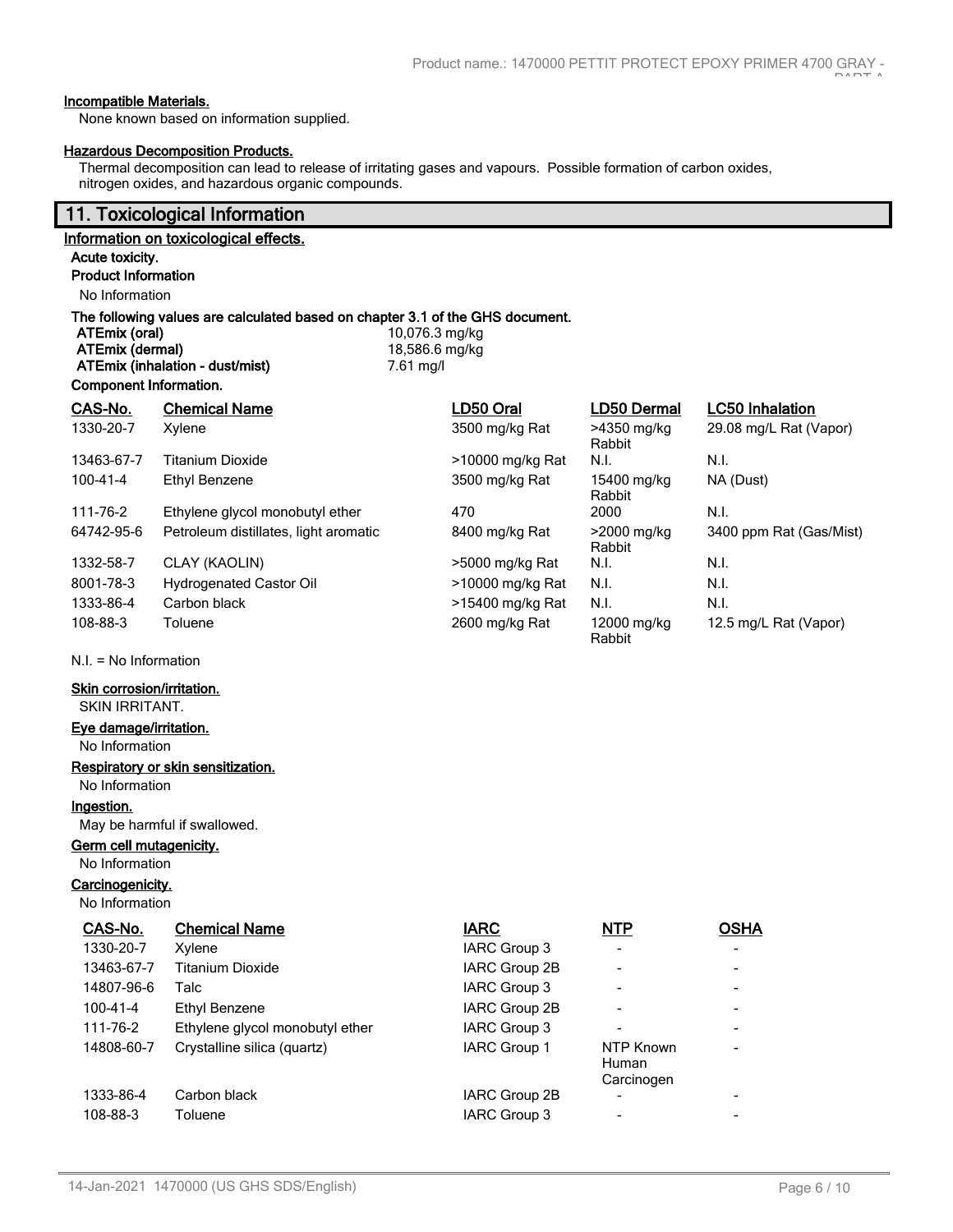14808-60-7 Crystalline silica (Quartz) (Respirable) IARC Group 1 NTP Known

Human Carcinogen -

# **Reproductive toxicity.**

No Information

# **Specific target organ systemic toxicity (single exposure).**

No Information

# **Specific target organ systemic toxicity (repeated exposure).**

May cause damage to organs through prolonged or repeated exposure.

# **Aspiration hazard.**

No Information

# **Primary Route(s) of Entry**

No Information

# **12. Ecological Information**

# **Toxicity.**

73.13% of the mixture consists of ingredient(s) of unknown aquatic toxicity

# **Ecotoxicity effects.**

|                                                        |                                                                                                                                                                                                                                                     |                                                                                                                                                                                                                                                                                                                                                                                                                                                                                                         | Toxicity to daphnia and other                                                 |
|--------------------------------------------------------|-----------------------------------------------------------------------------------------------------------------------------------------------------------------------------------------------------------------------------------------------------|---------------------------------------------------------------------------------------------------------------------------------------------------------------------------------------------------------------------------------------------------------------------------------------------------------------------------------------------------------------------------------------------------------------------------------------------------------------------------------------------------------|-------------------------------------------------------------------------------|
| <b>Chemical Name</b>                                   | <b>Toxicity to algae</b>                                                                                                                                                                                                                            | <b>Toxicity to fish</b>                                                                                                                                                                                                                                                                                                                                                                                                                                                                                 | aquatic invertebrates                                                         |
| Xylene<br>1330-20-7                                    |                                                                                                                                                                                                                                                     | LC50 96 h Pimephales promelas<br>13.4 mg/L, LC50 96 h<br>Oncorhynchus mykiss 2.661 -<br>4.093 mg/L, LC50 96 h<br>Oncorhynchus mykiss 13.5 - 17.3<br>mg/L, LC50 96 h Lepomis<br>macrochirus 13.1 - 16.5 mg/L,<br>LC50 96 h Lepomis macrochirus<br>19 mg/L, LC50 96 h Lepomis<br>macrochirus 7.711 - 9.591 mg/L,<br>LC50 96 h Pimephales promelas<br>23.53 - 29.97 mg/L, LC50 96 h<br>Cyprinus carpio 780 mg/L, LC50<br>96 h Cyprinus carpio >780 mg/L,<br>LC50 96 h Poecilia reticulata<br>$30.26 - 40.$ | EC50 48 h water flea 3.82 mg/L,<br>LC50 48 h Gammarus lacustris<br>$0.6$ mg/L |
| <b>Talc</b><br>14807-96-6                              |                                                                                                                                                                                                                                                     | LC50 96 h Brachydanio rerio<br>$>100$ g/L                                                                                                                                                                                                                                                                                                                                                                                                                                                               |                                                                               |
| <b>Ethyl Benzene</b><br>100-41-4                       | EC50 72 h Pseudokirchneriella<br>subcapitata 4.6 mg/L, EC50 96 h<br>Pseudokirchneriella subcapitata<br>>438 mg/L, EC50 72 h<br>Pseudokirchneriella subcapitata<br>2.6 - 11.3 mg/L, EC50 96 h<br>Pseudokirchneriella subcapitata<br>$1.7 - 7.6$ mg/L | LC50 96 h Oncorhynchus mykiss<br>11.0 - 18.0 mg/L, LC50 96 h<br>Oncorhynchus mykiss 4.2 mg/L,<br>LC50 96 h Pimephales promelas<br>7.55 - 11 mg/L, LC50 96 h<br>Lepomis macrochirus 32 mg/L,<br>LC50 96 h Pimephales promelas<br>9.1 - 15.6 mg/L, LC50 96 h<br>Poecilia reticulata 9.6 mg/L                                                                                                                                                                                                              | EC50 48 h Daphnia magna 1.8 -<br>2.4 mg/L                                     |
| Ethylene glycol monobutyl ether<br>111-76-2            |                                                                                                                                                                                                                                                     | LC50 96 h Lepomis macrochirus<br>1490 mg/L, LC50 96 h Lepomis<br>macrochirus 2950 mg/L                                                                                                                                                                                                                                                                                                                                                                                                                  | EC50 48 h Daphnia magna<br>>1000 mg/L                                         |
| Petroleum distillates, light<br>aromatic<br>64742-95-6 |                                                                                                                                                                                                                                                     | LC50 96 h Oncorhynchus mykiss<br>9.22 mg/L                                                                                                                                                                                                                                                                                                                                                                                                                                                              | EC50 48 h Daphnia magna 6.14<br>mg/L                                          |
| Hydrogenated Castor Oil<br>8001-78-3                   |                                                                                                                                                                                                                                                     | LC50 96 h Brachydanio rerio<br>>10000 ma/L                                                                                                                                                                                                                                                                                                                                                                                                                                                              |                                                                               |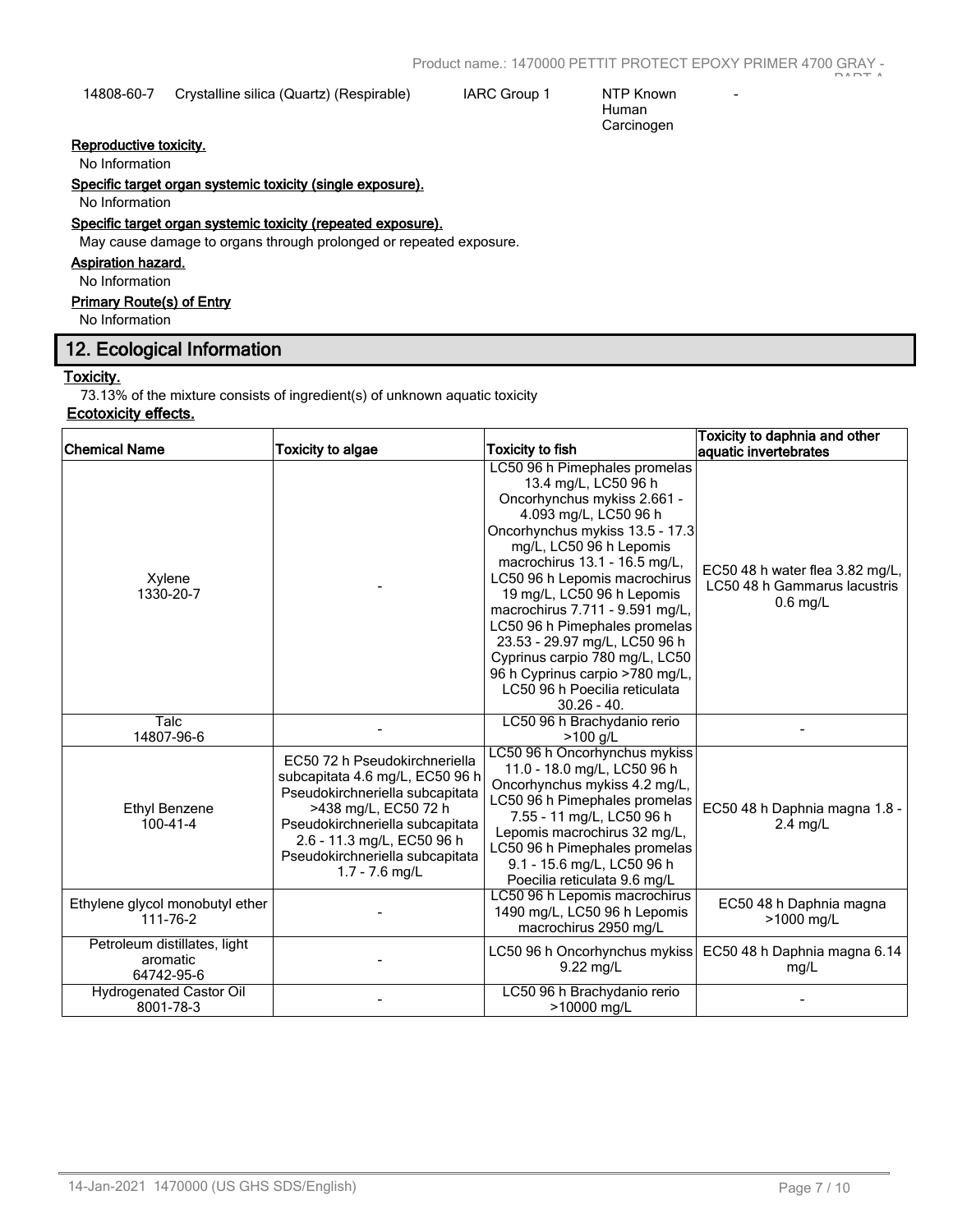| Toluene<br>108-88-3 | EC50 96 h Pseudokirchneriella<br>subcapitata >433 mg/L, EC50 72<br>h Pseudokirchneriella subcapitata<br>$12.5 \text{ mg/L}$ | LC50 96 h Pimephales promelas<br>15.22 - 19.05 mg/L, LC50 96 h<br>Pimephales promelas 12.6 mg/L,<br>LC50 96 h Oncorhynchus mykiss<br>5.89 - 7.81 mg/L, LC50 96 h<br>Oncorhynchus mykiss 14.1 -<br>17.16 mg/L, LC50 96 h<br>Oncorhynchus mykiss 5.8 mg/L,<br>LC50 96 h Lepomis macrochirus<br>11.0 - 15.0 mg/L, LC50 96 h<br>Oryzias latipes 54 mg/L, LC50 96<br>h Poecilia reticulata 28.2 mg/L, | DADT A<br>EC50 48 h Daphnia magna 5.46 -<br>9.83 mg/L, EC50 48 h Daphnia<br>magna 11.5 mg/L |
|---------------------|-----------------------------------------------------------------------------------------------------------------------------|--------------------------------------------------------------------------------------------------------------------------------------------------------------------------------------------------------------------------------------------------------------------------------------------------------------------------------------------------------------------------------------------------|---------------------------------------------------------------------------------------------|
|                     |                                                                                                                             | LC50 96 h Poecilia reticulata<br>50.87 - 70.34 ma/L                                                                                                                                                                                                                                                                                                                                              |                                                                                             |

## **Persistence and degradability.**

No data are available on the product itself.

## **Bioaccumulative potential.**

Discharge into the environment must be avoided.

| CAS-No.   | <b>Chemical Name</b>            | log POW       |
|-----------|---------------------------------|---------------|
| 1330-20-7 | Xvlene                          | $2.77 - 3.15$ |
| 100-41-4  | Ethyl Benzene                   | 3.2           |
| 111-76-2  | Ethylene glycol monobutyl ether | 0.81          |
| 108-88-3  | Toluene                         | 27            |
|           |                                 |               |

# **Mobility in soil.**

No information

# **Other adverse effects.**

No information

# **Waste Disposal Guidance.**

Disposal should be in accordance with applicable regional, national and local laws and regulations.

Empty containers should be taken to an approved waste handling site for recycling or disposal.

# **14. Transport Information**

# **DOT**

| <b>Shipping Name:</b>          | Paint                                                                                     |
|--------------------------------|-------------------------------------------------------------------------------------------|
| <b>Hazard Class:</b>           | 3                                                                                         |
| <b>UN/NA Number:</b>           | 1263                                                                                      |
| Packing Group:                 | Ш                                                                                         |
| <b>Additional Information:</b> | LTD QTY: This product may be reclassified as "limited quantity" per 49 CFR 173.150 (b)(3) |
| IMDG                           |                                                                                           |
| <b>Proper Shipping Name:</b>   | Paint                                                                                     |
| <b>Hazard Class:</b>           | 3                                                                                         |
| UN Number:                     | 1263                                                                                      |
| <b>Packing Group:</b>          | Ш                                                                                         |
| <b>IATA</b>                    |                                                                                           |
| <b>Proper Shipping Name:</b>   | <b>UN1263. Paint</b>                                                                      |
| <b>Hazard Class:</b>           | 3                                                                                         |
| <b>Packing Group:</b>          | Ш                                                                                         |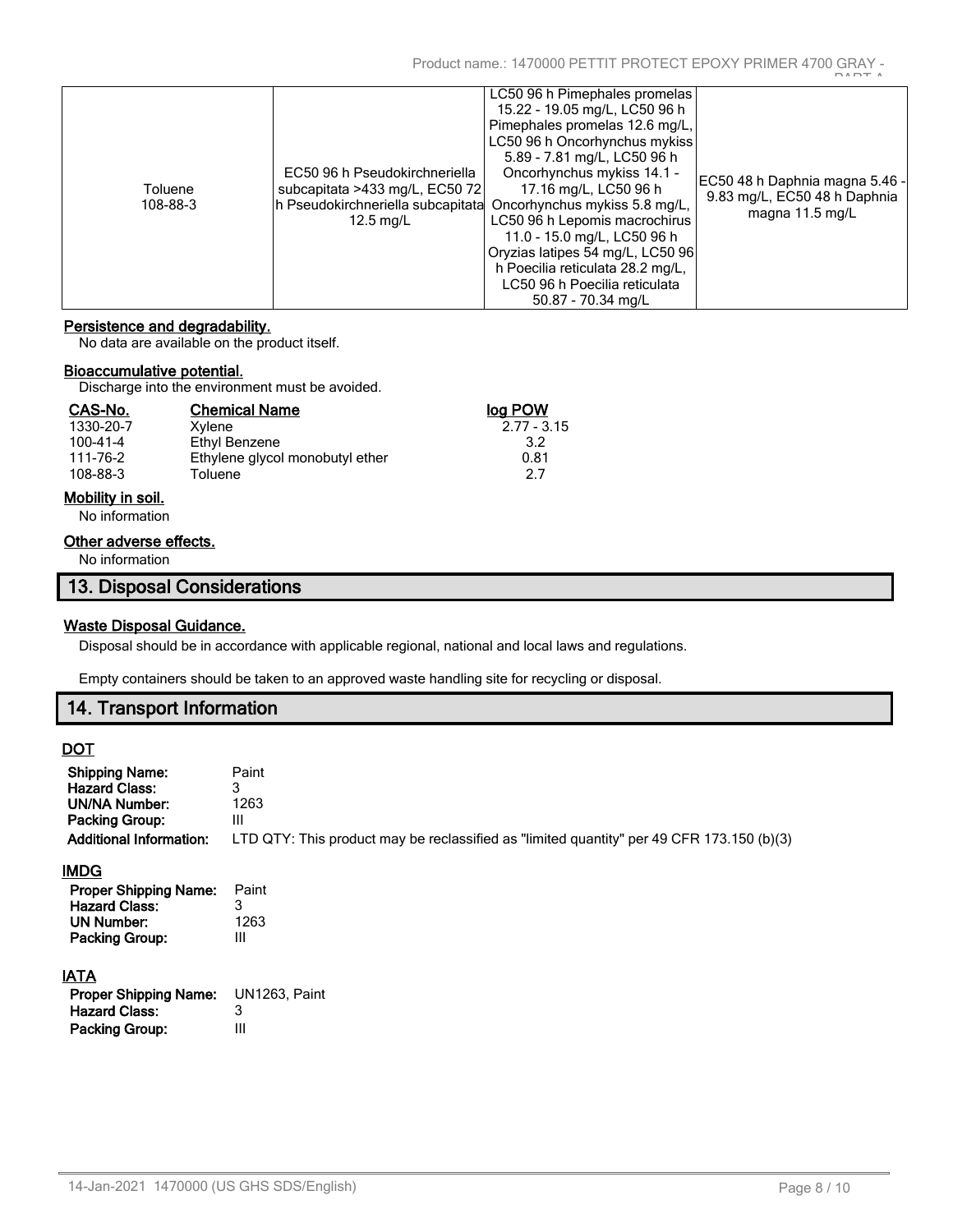# **15. Regulatory Information**

# **International Inventories:**

| <b>TSCA</b>          | Complies                                                                                          |
|----------------------|---------------------------------------------------------------------------------------------------|
| <b>DSL</b>           |                                                                                                   |
| <b>DSL/NDSL</b>      | Complies                                                                                          |
| <b>EINECS/ELINCS</b> |                                                                                                   |
| <b>ENCS</b>          |                                                                                                   |
| <b>IECSC</b>         |                                                                                                   |
| <b>KECI</b>          |                                                                                                   |
| <b>PICCS</b>         |                                                                                                   |
| <b>AICS</b>          |                                                                                                   |
| <b>NZIOC</b>         |                                                                                                   |
| <b>TCSI</b>          |                                                                                                   |
| <b>TSCA</b>          | United States Toxic Substances Control Act Section 8(b) Inventory.                                |
| <b>DSL</b>           | Canadian Domestic Substances List.                                                                |
| <b>DSL/NDSL</b>      | Canadian Domestic Substances List/Canadian Non-Domestic Substances List                           |
| <b>EINECS/ELINCS</b> | European Inventory of Existing Chemical Substances/European List of Notified Chemical Substances. |
| <b>ENCS</b>          | Japan Existing and New Chemical Substances.                                                       |
| <b>IECSC</b>         | China Inventory of Existing Chemical Substances.                                                  |
| <b>KECL</b>          | Korean Existing and Evaluated Chemical Substances.                                                |
| <b>PICCS</b>         | Philippines Inventory of Chemicals and Chemical Substances.                                       |
| <b>AICS</b>          | Australian Inventory of Chemical Substances.                                                      |
| <b>NZIoC</b>         | New Zealand Inventory of Chemicals.                                                               |
| <b>TCSI</b>          | <b>Taiwan Chemical Substance Inventory</b>                                                        |

# **U.S. Federal Regulations:**

# **SARA SECTION 313:**

This product contains the following substances subject to the reporting requirements of Section 313 of Title III of the Superfund Amendment and Reauthorization Act of 1986 and 40 CFR part 372: .

| <b>Chemical Name</b>            | CAS-No.   | <b>Weight Percent</b> |
|---------------------------------|-----------|-----------------------|
| Xvlene                          | 1330-20-7 | $10 - 25$             |
| Ethyl Benzene                   | 100-41-4  | $2.5 - 10$            |
| Ethylene glycol monobutyl ether | 111-76-2  | $1.0 - 2.5$           |

# **TOXIC SUBSTANCES CONTROL ACT 12(b):**

This product does not contain any chemicals that are subject to the reporting requirements of TSCA 12(b).

# **CALIFORNIA PROPOSITION 65 CARCINOGENS**



Warning: The following ingredients present in the product are known to the state of California to cause Cancer:.

| <b>Chemical Name</b>                     | CAS-No.       |
|------------------------------------------|---------------|
| Titanium Dioxide                         | 13463-67-7    |
| Ethyl Benzene                            | 100-41-4      |
| Carbon black                             | 1333-86-4     |
| Crystalline silica (Quartz) (Respirable) | 14808-60-7    |
| Benzene, (1-methylethyl)-                | $98 - 82 - 8$ |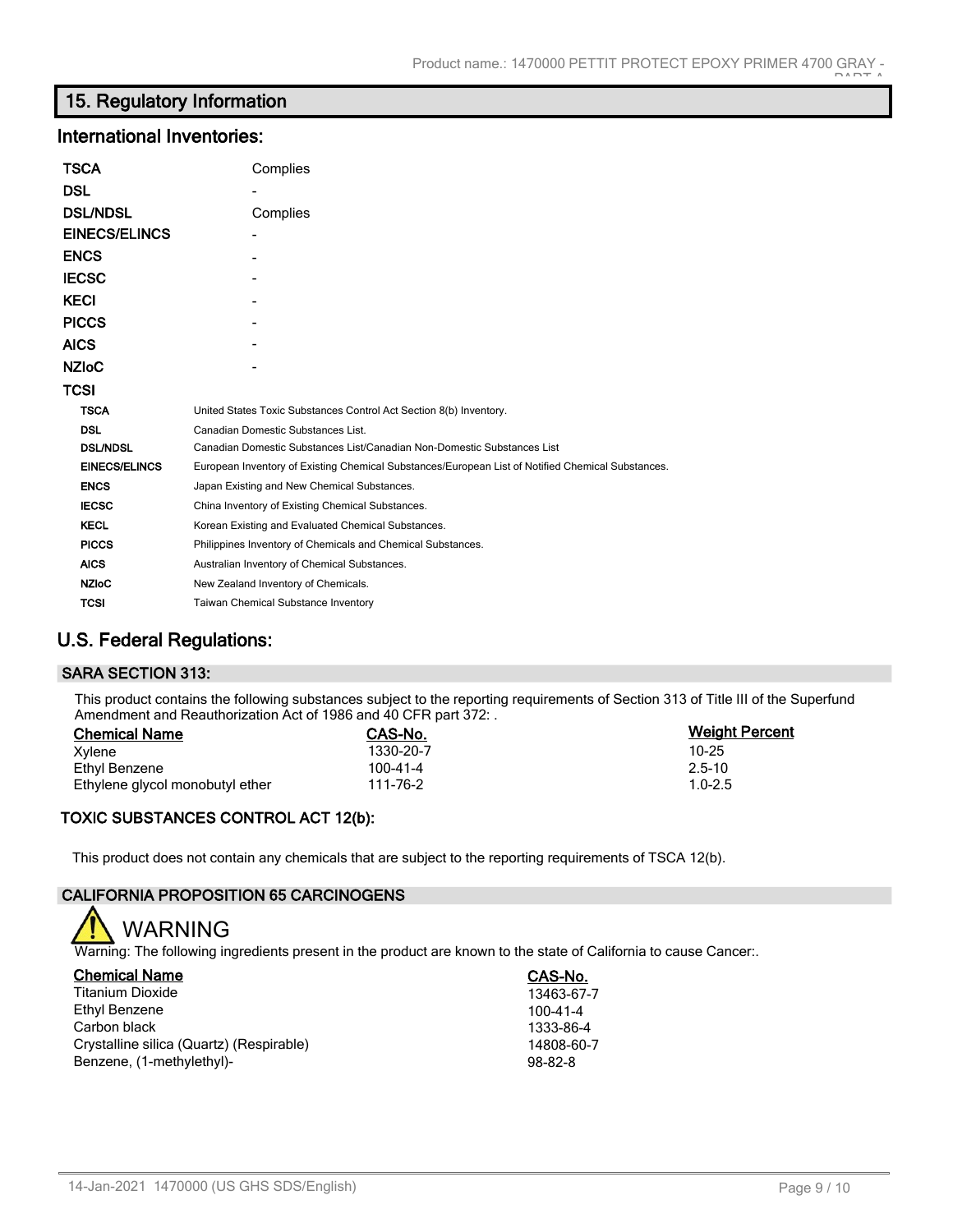# **CALIFORNIA PROPOSITION 65 REPRODUCTIVE TOXINS**

# WARNING

Warning: The following ingredients present in the product are known to the state of California to cause birth defects, or other reproductive hazards.

| <b>Chemical Name</b> | <b>CAS-No</b> |
|----------------------|---------------|
| Toluene              | 108-88-3      |

**Chemical Name CAS-No.**

|                                                                                                                                                                                                                                                                                  | 16. Other Information |                      |   |                         |   |                                 |           |
|----------------------------------------------------------------------------------------------------------------------------------------------------------------------------------------------------------------------------------------------------------------------------------|-----------------------|----------------------|---|-------------------------|---|---------------------------------|-----------|
| <b>Revision Date:</b>                                                                                                                                                                                                                                                            |                       | 1/14/2021            |   |                         |   | <b>Supersedes Date:</b>         | 9/16/2020 |
| Reason for revision:<br>Substance and/or Product Properties Changed in Section(s):<br>01 - Product Information<br>02 - Hazards Identification<br>09 - Physical & Chemical Information<br>Revision Statement(s) Changed<br>Datasheet produced by:<br><b>Regulatory Department</b> |                       |                      |   |                         |   |                                 |           |
| <b>HMIS Ratings:</b>                                                                                                                                                                                                                                                             |                       |                      |   |                         |   |                                 |           |
| Health:                                                                                                                                                                                                                                                                          | $2^*$                 | <b>Flammability:</b> | 3 | <b>Physical Hazard:</b> | 0 | <b>Personal Protection:</b>     | X         |
| <b>NFPA Ratings:</b><br>Health:                                                                                                                                                                                                                                                  | 2                     | <b>Flammability:</b> | 3 | Instability:            | 0 | <b>Physical &amp; Chemical:</b> |           |

Legend: N.A. - Not Applicable, N.E. - Not Established, N.D. - Not Determined, N.I. - No Information

The information provided on this SDS is correct to the best of our knowledge, information and belief at the date of its publication. The information given is designed only as a guide for safe handling, use, processing, storage, transportation, disposal and release and is not to be considered as a warranty or quality specification. The information relates only to the specific material designated and may not be valid for such material used in combination with any other material or in any process, unless specified in the text.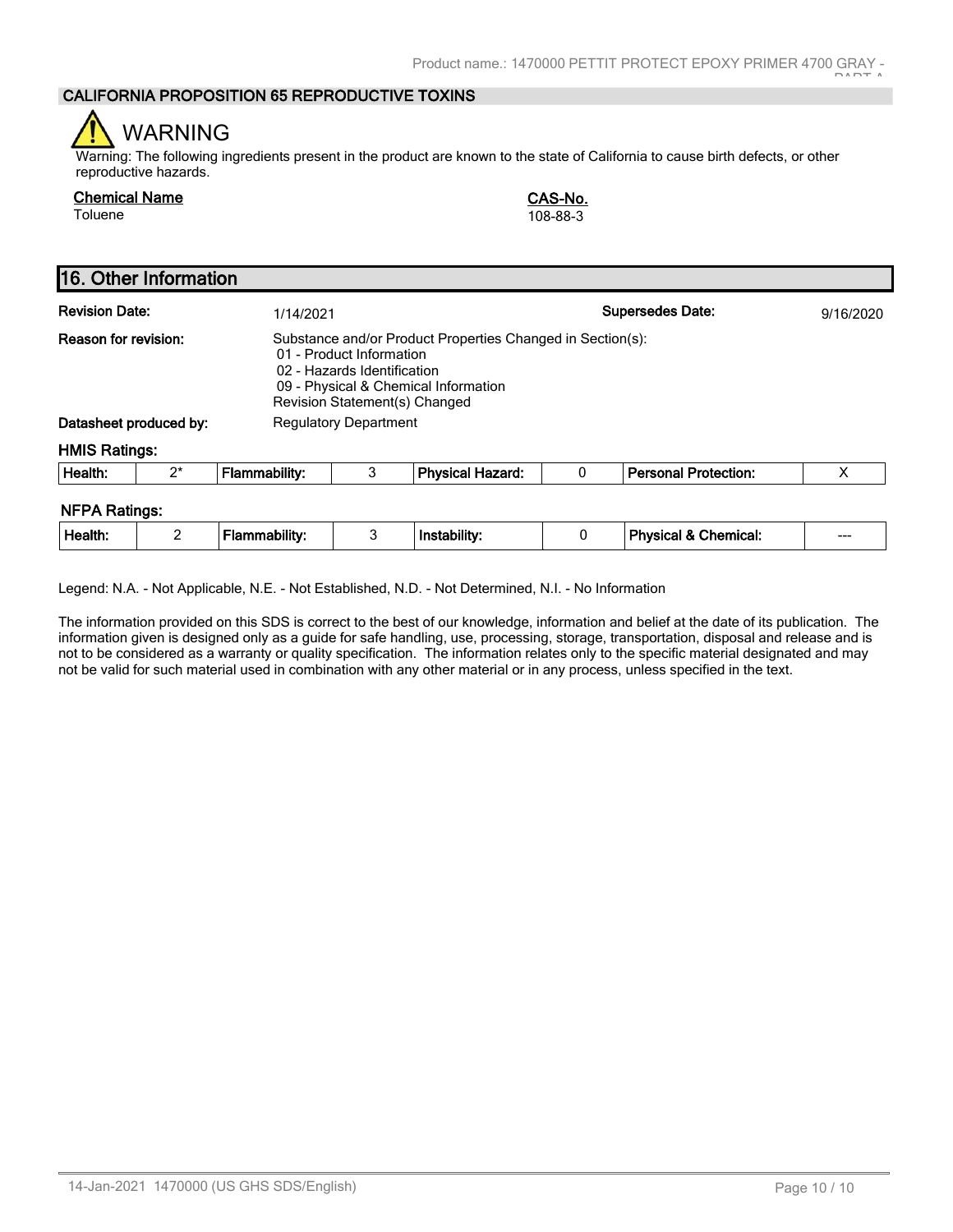

# **Safety Data Sheet**

| 1. Identification           |                                                                                                                |
|-----------------------------|----------------------------------------------------------------------------------------------------------------|
| <b>Product Information.</b> | 1470100                                                                                                        |
| <b>Product Name:</b>        | Pettit Protect 4701 Gray Epoxy Primer - Part B                                                                 |
| Recommended Use.            | Paints                                                                                                         |
| Uses advised against.       | Read label instructions and SDS                                                                                |
| Supplier.                   | Kop-Coat, Inc. / Pettit Marine Paint<br>Marine Group<br>36 Pine Street<br>Rockaway, NJ 07866<br>1-800-221-4466 |
| Emergency telephone number. | Chemtrec: +1-800-424-9300 USA<br>Chemtrec: +1 703-527-3887 ex-USA<br>24 hrs./day, 7 days/week                  |

# **2. Hazards Identification**

## **GHS Classification in accordance with 29 CFR 1910.1200**

Acute Toxicity, Inhalation, category 4 Serious Eye Damage, category 1 Flammable Liquid, category 3 Skin Irritation, category 2 Skin Sensitizer, category 1 STOT, single exposure, category 3, NE

# **GHS Pictograms**



**Signal Word** Danger

**Unknown Acute Toxicity**

58.8% of the mixture consists of ingredient(s) of unknown acute toxicity

# **HAZARD STATEMENTS**

Flammable liquid and vapor. Causes skin irritation. May cause an allergic skin reaction. Causes serious eye damage. Harmful if inhaled. May cause drowsiness or dizziness.

## **Precautionary Statements - Prevention.**

Keep away from heat/sparks/open flames/hot surfaces. - No smoking.

Ground/bond container and receiving equipment.

Use explosion-proof electrical/ventilating/lighting/equipment.

Use only non-sparking tools.

Take precautionary measures against static discharge.

Avoid breathing dust/fume/gas/mist/vapors/spray.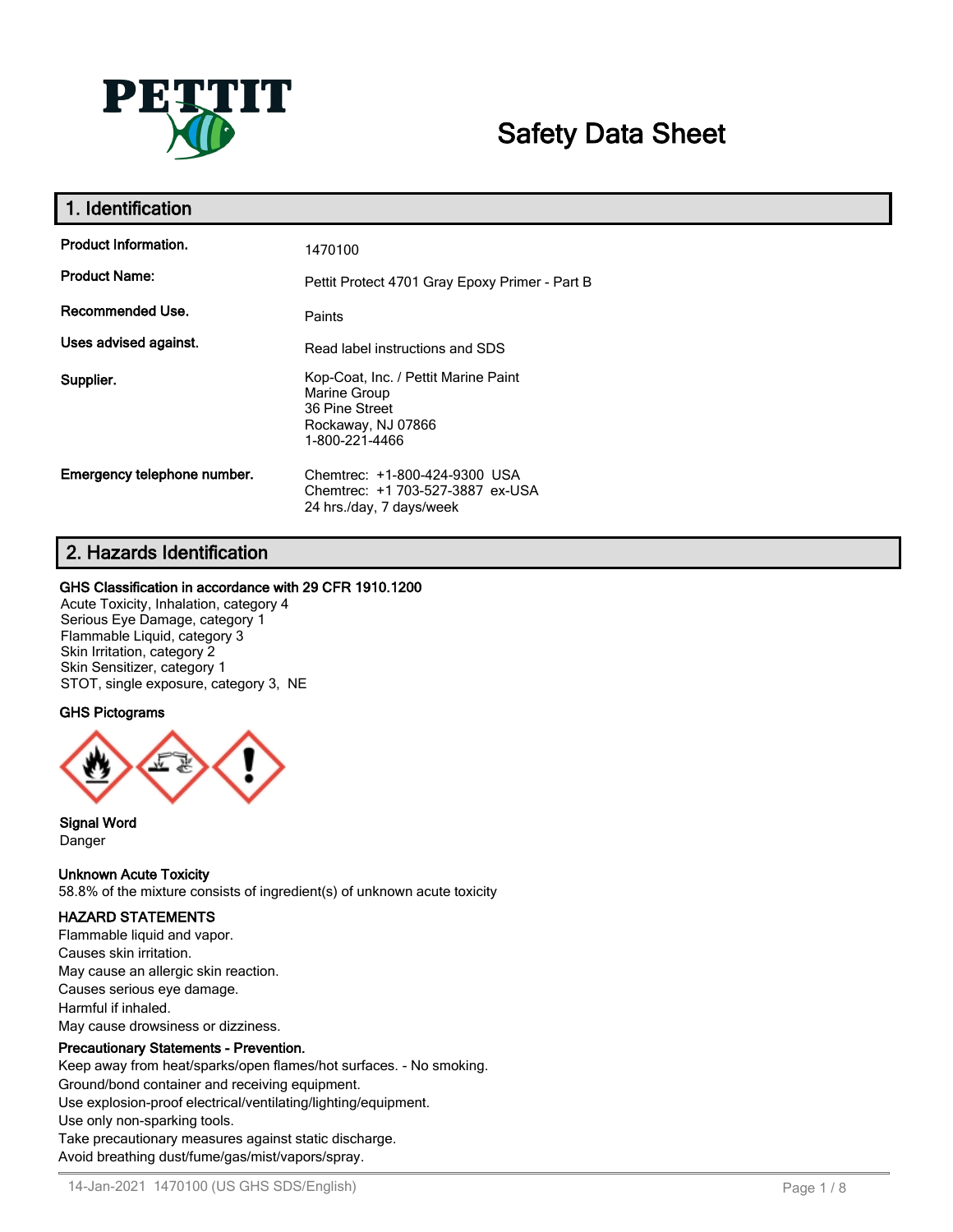Wash face and hands and any exposed skin thoroughly after handling.

Use only outdoors or in a well-ventilated area.

Wear protective gloves/protective clothing/eye protection/face protection

# **Precautionary Statements - Response.**

If on skin: Wash with plenty of water. If on skin (or hair): Take off immediately all contaminated clothing. Rinse skin with water/shower.

If inhaled: Remove person to fresh air and keep comfortable for breathing.

If in eyes: Rinse cautiously with water for several minutes. Remove contact lenses, if present and easy to

do. Continue rinsing.

Immediately call a poison center/doctor.

Specific treatment (If applicable, see label for any additional instructions).

If skin irritation or rash occurs: Get medical advice/attention.

Take off contaminated clothing and wash it before reuse.

In case of fire: Use  $CO<sub>2</sub>$  dry chemical or foam to extinguish.

## **Precautionary Statements - Storage.**

Store in a well-ventilated place. Keep container tightly closed.

Store in a well-ventilated place. Keep cool.

Store locked up.

#### **Precautionary Statements - Disposal.**

Dispose of contents in accordance with local/regional/national/international regulations.

# **3. Composition/Information on Ingredients**

| <b>Chemical Name</b>                          | CAS-No.       | <u>Wt. %</u> |
|-----------------------------------------------|---------------|--------------|
| Polymer of c-18 unsaturated fatty acid dimers | 68082-29-1    | 50-75        |
| n-Propanol                                    | 71-23-8       | $10 - 25$    |
| <b>XYLENE</b>                                 | 1330-20-7     | $10 - 25$    |
| Tofa, reaction products with TEPA             | 68953-36-6    | $2.5 - 10$   |
| 2,4,6-TRIS(DIMETHYLAMINOMETHYL)PHENOL         | $90 - 72 - 2$ | $1.0 - 2.5$  |
| 3.6.9-TRIAZAUNDECAMETHYLENEDIAMINE            | 112-57-2      | $0.1 - 1.0$  |

The exact percentage (concentration) of composition has been withheld as a trade secret.

# **4. First-aid Measures**

## **Description of first-aid measures.**

#### **General advice.**

Move victim to a safe isolated area. When symptoms persist or in all cases of doubt seek medical advice. Call a poison control center or doctor for treatment advice.

#### **Inhalation.**

Move to fresh air. Apply artificial respiration if victim is not breathing. Call a poison control center or doctor for treatment advice.

#### **Skin contact.**

Wash off immediately with soap and plenty of water. Remove all contaminated clothes and shoes. Remove and wash contaminated clothing before re-use. Call a poison control center or doctor for treatment advice.

## **Eye contact.**

Immediately flush with plenty of water. After initial flushing, remove any contact lenses and continue flushing for at least 15 minutes. Call a poison control center or doctor for treatment advice.

#### **Ingestion.**

Do not induce vomiting unless directed to do so by a physician or poison control center. Never give anything by mouth to an unconscious person. If swallowed, call a poison control center or doctor immediately.

#### **Symptoms.**

See Section 2 and Section 11, Toxicological effects for description of potential symptoms.

# **Notes to physician.**

Treat symptomatically.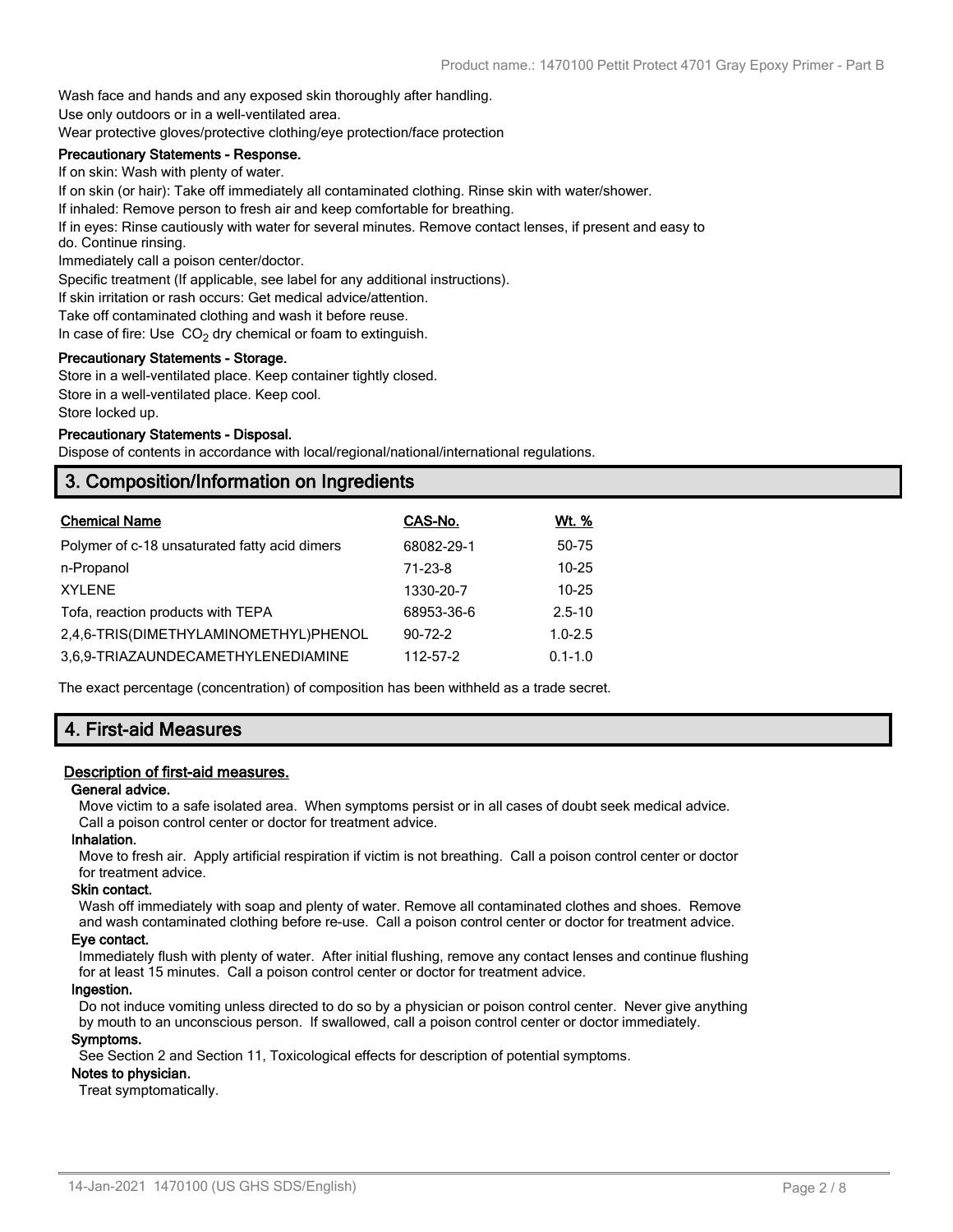# **5. Fire-fighting Measures**

## **Extinguishing media.**

## **Suitable extinguishing media.**

Use:. Dry powder. Alcohol-resistant foam. Carbon dioxide (CO<sub>2</sub>). Water may be used to cool and prevent the rupture of containers that are exposed to the heat from a fire.

## **Extinguishing media which shall not be used for safety reasons.**

Water may be unsuitable for extinguishing fires.

## **Special hazards arising from the substance or mixture.**

Vapors may travel to areas away from work site before igniting/flashing back to vapor source. Thermal decomposition can lead to release of irritating and toxic gases and vapors. Most vapors are heavier than air. Vapors may spread along ground and collect in low or confined areas (sewers, basements, tanks). Vapors may travel to source of ignition and flash back. Air/vapor mixtures may explode when ignited. Containers may explode when heated.

## **Advice for firefighters.**

Evacuate personnel to safe areas.As in any fire, wear self-contained breathing apparatus pressure-demand, MSHA/NIOSH (approved or equivalent) and full protective gear.

# **6. Accidental Release Measures**

## **Personal precautions, protective equipment and emergency procedures.**

#### **Personal precautions.**

Avoid contact with skin, eyes and clothing. Ensure adequate ventilation, especially in confined areas. All equipment used when handling the product must be grounded. Eliminate all ignition sources (no smoking, flares, sparks or flames in immediate area). Wear protective gloves/clothing and eye/face protection. Stop all work that requires a naked flame, stop all vehicles, stop all machines and equipment that may cause sparks or flames. Do not breathe vapors or spray mist. Avoid exceeding of the given occupational exposure limits (see section 8). Thoroughly decontaminate all protective equipment after use.

#### **Advice for emergency responders.**

Refer to protective measures listed in sections 7 and 8. Use personal protection recommended in Section 8.

#### **Environmental precautions.**

Prevent further leakage or spillage if safe to do so. Do not allow material to contaminate ground water system. Prevent entry into waterways, sewers, basements or confined areas. See Section 12 for additional Ecological information.

#### **Methods and materials for containment and cleaning up.**

#### **Methods for Containment.**

Absorb with earth, sand or other non-combustible material and transfer to containers for later disposal. Prevent further leakage or spillage if safe to do so. Pick up and transfer to properly labeled containers. Clean contaminated surface thoroughly. Ground and bond containers when transferring material. Take precautionary measures against static discharges. Use personal protective equipment. Remove all sources of ignition.

#### **Methods for cleaning up.**

Prevent further leakage or spillage if safe to do so. Keep away from open flames, hot surfaces and sources of ignition. Keep in suitable and closed containers for disposal. All equipment used when handling the product must be grounded. Keep combustibles (wood, paper, oil, etc) away from spilled material. Ventilate the area. Use personal protective equipment as required. Shut off ignition sources; including electrical equipment and flames. Clean contaminated objects and areas thoroughly while observing environmental regulations. Never return spills in original containers for re-use.

#### **Reference to other sections.**

See section 8 for more information.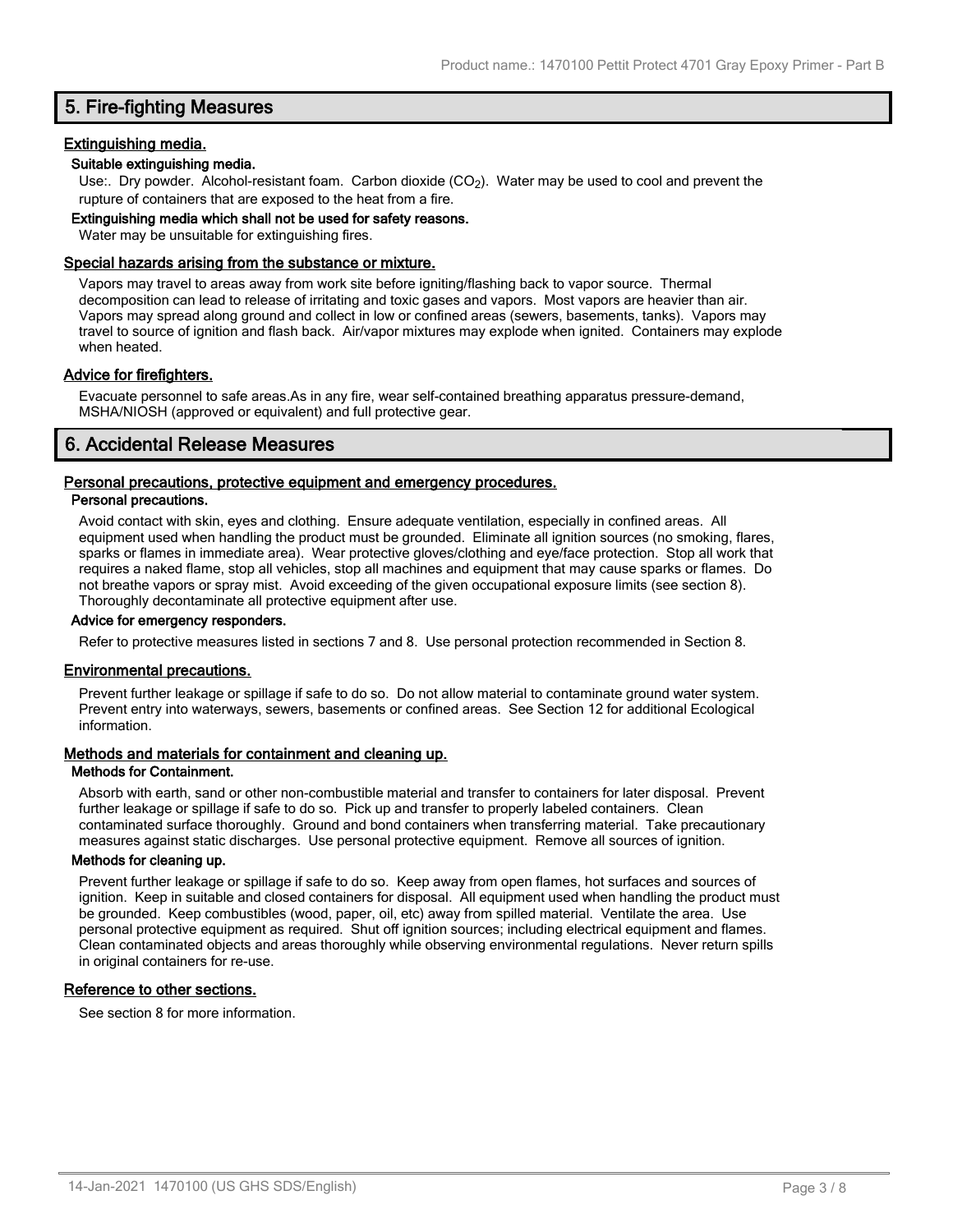# **7. Handling and Storage**

## **Conditions for safe storage, including any incompatibilities.**

#### **Advice on safe handling.**

Avoid contact with skin, eyes and clothing. Handle in accordance with good industrial hygiene and safety practice. Keep away from open flames, hot surfaces and sources of ignition. Take precautionary measures against static discharges. Do not breathe vapors or spray mist. Use according to package label instructions. Do not pressurize, cut, weld, braze, solder, drill, grind, or expose container to heat, flame, sparks, static electricity, or other sources of ignition. Wash hands before breaks and immediately after handling the product. Ground and bond containers when transferring material. All equipment used when handling the product must be grounded.

#### **Hygiene measures.**

Handle in accordance with good industrial hygiene and safety practice for diagnostics. Do not eat, drink or smoke when using this product. Remove and wash contaminated clothing before re-use. Avoid contact with skin, eyes and clothing. Wash hands before breaks and immediately after handling the product.

#### **Storage Conditions.**

Keep container closed when not in use. Keep in properly labeled containers. Keep containers tightly closed in a dry, cool and well-ventilated place. Store in accordance with local regulations. Keep from freezing. Keep away from food, drink and animal feedingstuffs. Keep away from heat, hot surfaces, sparks, open flames and other ignition sources. No smoking.

# **8. Exposure Controls/Personal Protection**

| Ingredients with Occupational Exposure Limits |                        |                       |                        |                         |  |
|-----------------------------------------------|------------------------|-----------------------|------------------------|-------------------------|--|
| <b>Chemical Name</b>                          | <b>ACGIH TLV-TWA</b>   | <b>ACGIH-TLV STEL</b> | <b>OSHA PEL-TWA</b>    | <b>OSHA PEL-CEILING</b> |  |
| n-Propanol<br><b>XYLENE</b>                   | $100$ ppm<br>$100$ ppm | N.E.<br>$150$ ppm     | $200$ ppm<br>$100$ ppm | N.E.<br>N.E.            |  |

**TLV = Threshold Limit Value TWA = Time Weighted Average PEL = Permissible Exposure Limit STEL = Short-Term Exposure Limit N.E. = Not Established**

#### **Engineering Measures.**

Ensure adequate ventilation, especially in confined areas. Apply technical measures to comply with the occupational exposure limits.

#### **Personal protective equipment.**

#### **Eye/Face Protection.**

If splashes are likely to occur, wear:. Face-shield. Safety glasses with side-shields. Tightly fitting safety goggles.

#### **Skin and body protection.**

Use:. Long sleeved clothing. Protective shoes or boots. Solvent-resistant gloves. Solvent-resistant apron and boots. Wear impervious gloves and/or clothing if needed to prevent contact with the material. Gloves must be inspected prior to use. Please observe the instructions regarding permeability and breakthrough time which are provided by the supplier of the gloves. Also take into consideration the specific local conditions under which the product is used, such as the danger of cuts, abrasion. Remove and wash contaminated clothing before re-use.

#### **Respiratory protection.**

In case of inadequate ventilation wear respiratory protection. If exposure limits are exceeded or irritation is experienced, respiratory protection should be worn. Respiratory protection must be provided in accordance with current local regulations.

# **9. Physical and chemical properties.**

#### **Information on basic physical and chemical properties.**

| <b>Physical state</b>            | Liguid           |
|----------------------------------|------------------|
| Appearance                       | No Information   |
| Color                            | Amber            |
| Odor                             | Hydrocarbon-like |
| <b>Odor Threshold</b>            | No Information   |
| рH                               | No Information   |
| Melting/freezing point., °C (°F) | No Information   |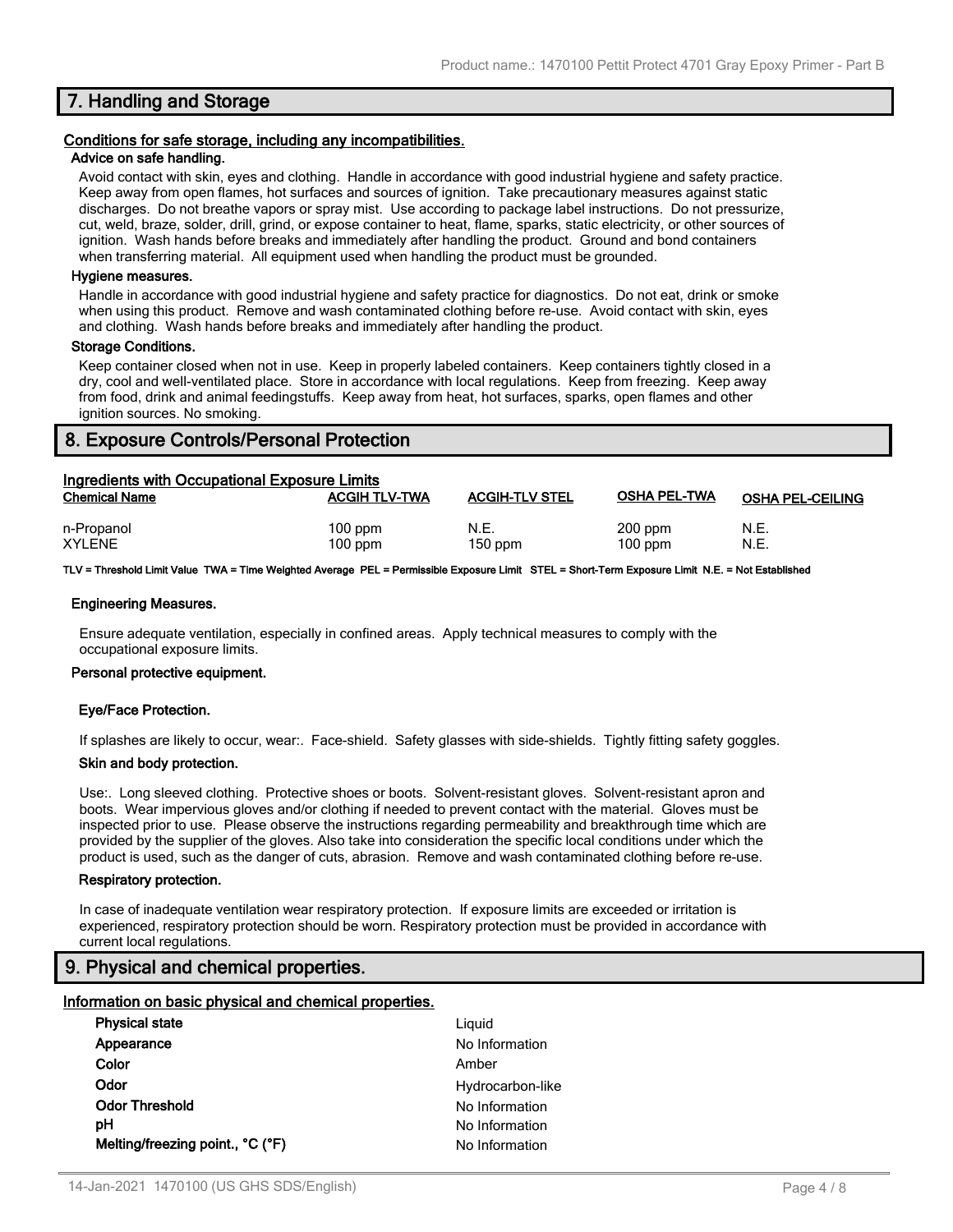| Flash Point., °C (°F)                     | 23 (73.40)               |
|-------------------------------------------|--------------------------|
| Boiling point/boiling range., °C (°F)     | 97 - 320 (206.6 - 608)   |
| <b>Evaporation rate</b>                   | No Information Available |
| <b>Explosive properties.</b>              | No Information           |
| Vapor pressure.                           | No Information           |
| Vapor density.                            | No Information           |
| Specific Gravity. (g/cm <sup>3</sup> )    | 0.918                    |
| Water solubility.                         | No Information           |
| <b>Partition coefficient.</b>             | No Information           |
| Autoignition temperature., °C             | No Information           |
| Decomposition Temperature °C.             | No Information           |
| Viscosity, kinematic.                     | $22 \text{ mm}$ /s       |
| Other information.                        |                          |
| Volatile organic compounds (VOC) content. | No Information           |
| Density, Ib/gal                           | 7.649                    |
|                                           |                          |

# **10. Stability and Reactivity**

#### **Reactivity.**

Stable under normal conditions.

#### **Chemical stability.**

Stable under recommended storage conditions.

#### **Possibility of hazardous reactions.**

None known based on information supplied.

#### **Conditions to Avoid.**

Heat (temperatures above flash point), sparks, ignition points, flames, static electricity. Keep away from heat and sources of ignition. Do not freeze.

#### **Incompatible Materials.**

None known based on information supplied.

#### **Hazardous Decomposition Products.**

Thermal decomposition can lead to release of irritating gases and vapours. Possible formation of carbon oxides, nitrogen oxides, and hazardous organic compounds.

# **11. Toxicological Information**

## **Information on toxicological effects.**

## **Acute toxicity.**

**Product Information**

No Information

# **The following values are calculated based on chapter 3.1 of the GHS document.**

**ATEmix (oral)** 2,445.6 mg/kg **ATEmix (dermal)** 4,139.8 m<br> **ATEmix (inhalation - dust/mist)** 4.68 mg/l

| Component Information. |  |
|------------------------|--|

**ATEmix (inhalation - dust/mist)** 1.68 mg/l

| CAS-No.       | <b>Chemical Name</b>                             | LD50 Oral      | <b>LD50 Dermal</b>    | <b>LC50</b> Inhalation    |
|---------------|--------------------------------------------------|----------------|-----------------------|---------------------------|
| 71-23-8       | n-Propanol                                       | 1870 mg/kg Rat | 4049 mg/kg<br>Rabbit  | >13548 ppm Rat (Gas/Mist) |
| 1330-20-7     | <b>XYLENE</b>                                    | 3500 mg/kg Rat | >4350 mg/kg<br>Rabbit | 29.08 mg/L Rat (Vapor)    |
| $90 - 72 - 2$ | 2.4.6-TRIS(DIMETHYLAMINOMETHYL)<br><b>PHENOL</b> | 1200 mg/kg Rat | 1280 mg/kg Rat        | - N.I.                    |
| 112-57-2      | $3.6.9 -$<br><b>TRIAZAUNDECAMETHYLENEDIAMINE</b> | 3990 mg/kg Rat | 79 mg/kg Rabbit N.I.  |                           |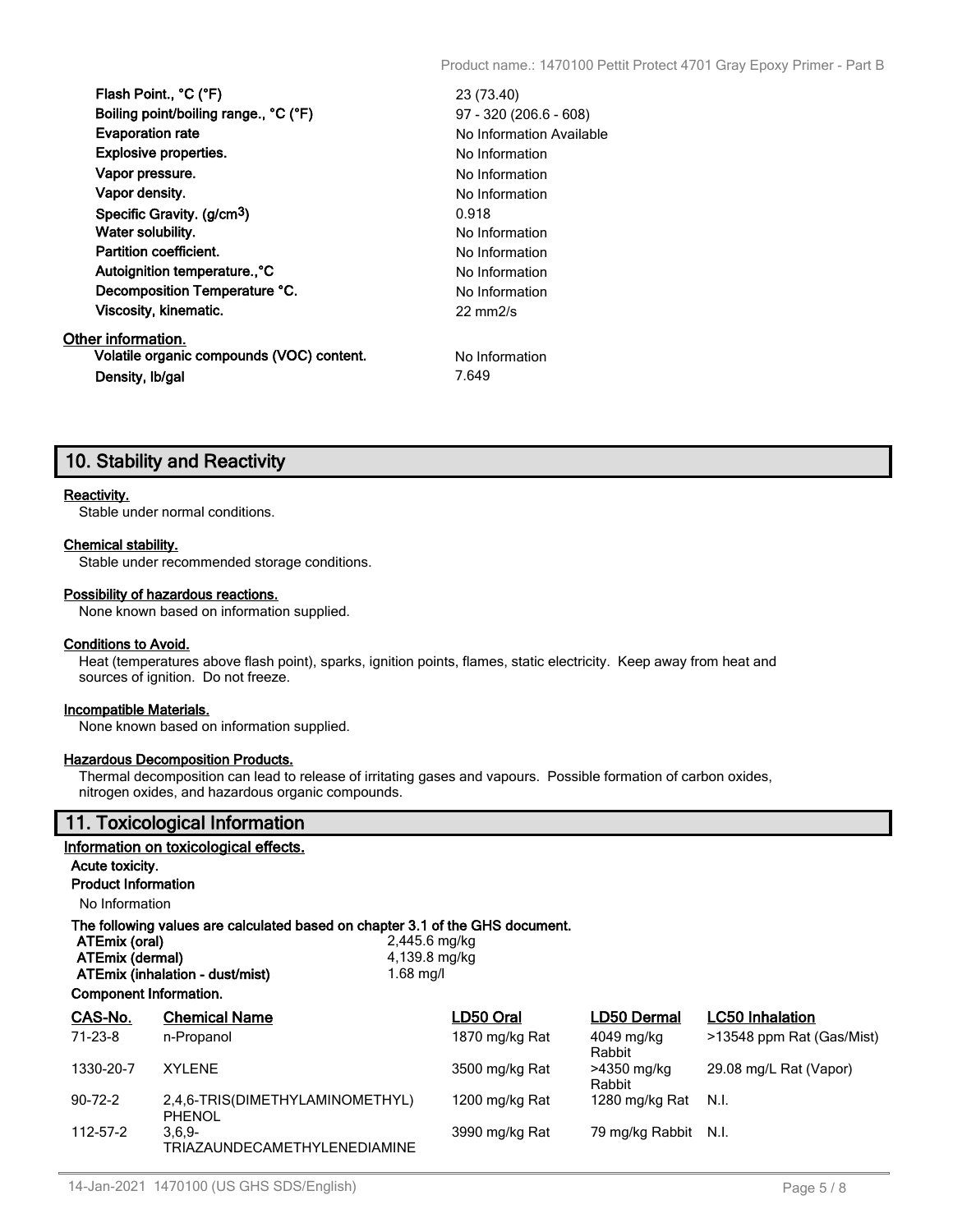N.I. = No Information

## **Skin corrosion/irritation.**

#### SKIN IRRITANT.

# **Eye damage/irritation.**

No Information

## **Respiratory or skin sensitization.**

# No Information

# **Ingestion.**

May be harmful if swallowed.

## **Germ cell mutagenicity.**

#### No Information

## **Carcinogenicity.**

No Information

| CAS-No.          | <b>Chemical Name</b> | <b>IARC</b>  | <b>NTP</b>               | <b>OSHA</b> |
|------------------|----------------------|--------------|--------------------------|-------------|
| 1330-20-7 XYLENE |                      | IARC Group 3 | $\overline{\phantom{a}}$ |             |

# **Reproductive toxicity.**

No Information

# **Specific target organ systemic toxicity (single exposure).**

No Information

#### **Specific target organ systemic toxicity (repeated exposure).**

May cause damage to organs through prolonged or repeated exposure.

## **Aspiration hazard.**

No Information

## **Primary Route(s) of Entry**

No Information

# **12. Ecological Information**

## **Toxicity.**

4.16% of the mixture consists of ingredient(s) of unknown aquatic toxicity

# **Ecotoxicity effects.**

| <b>Chemical Name</b>                                            | <b>Toxicity to algae</b>                              | Toxicity to fish                                                                                                                                                                                                                                                                                                                                                                                                                                                                                        | Toxicity to daphnia and other<br>aquatic invertebrates                            |
|-----------------------------------------------------------------|-------------------------------------------------------|---------------------------------------------------------------------------------------------------------------------------------------------------------------------------------------------------------------------------------------------------------------------------------------------------------------------------------------------------------------------------------------------------------------------------------------------------------------------------------------------------------|-----------------------------------------------------------------------------------|
| Polymer of c-18 unsaturated fatty<br>acid dimers<br>68082-29-1  |                                                       | LC50 96 h Danio rerio 7.07 mg/L                                                                                                                                                                                                                                                                                                                                                                                                                                                                         |                                                                                   |
| n-Propanol<br>$71 - 23 - 8$                                     |                                                       | LC50 96 h Pimephales promelas<br>4480 mg/L                                                                                                                                                                                                                                                                                                                                                                                                                                                              | EC50 48 h Daphnia magna 3642<br>mg/L, EC50 48 h Daphnia magna<br>3339 - 3977 mg/L |
| <b>XYI FNF</b><br>1330-20-7                                     |                                                       | LC50 96 h Pimephales promelas<br>13.4 mg/L, LC50 96 h<br>Oncorhynchus mykiss 2.661 -<br>4.093 mg/L, LC50 96 h<br>Oncorhynchus mykiss 13.5 - 17.3<br>mg/L, LC50 96 h Lepomis<br>macrochirus 13.1 - 16.5 mg/L,<br>LC50 96 h Lepomis macrochirus<br>19 mg/L, LC50 96 h Lepomis<br>macrochirus 7.711 - 9.591 mg/L,<br>LC50 96 h Pimephales promelas<br>23.53 - 29.97 mg/L, LC50 96 h<br>Cyprinus carpio 780 mg/L, LC50<br>96 h Cyprinus carpio >780 mg/L,<br>LC50 96 h Poecilia reticulata<br>$30.26 - 40.$ | EC50 48 h water flea 3.82 mg/L,<br>LC50 48 h Gammarus lacustris<br>$0.6$ mg/L     |
| $3,6,9-$<br>TRIAZAUNDECAMETHYLENEDI<br><b>AMINE</b><br>112-57-2 | EC50 72 h Pseudokirchneriella<br>subcapitata 2.1 mg/L | LC50 96 h Poecilia reticulata 420<br>mg/L                                                                                                                                                                                                                                                                                                                                                                                                                                                               | EC50 48 h Daphnia magna 24.1<br>mg/L                                              |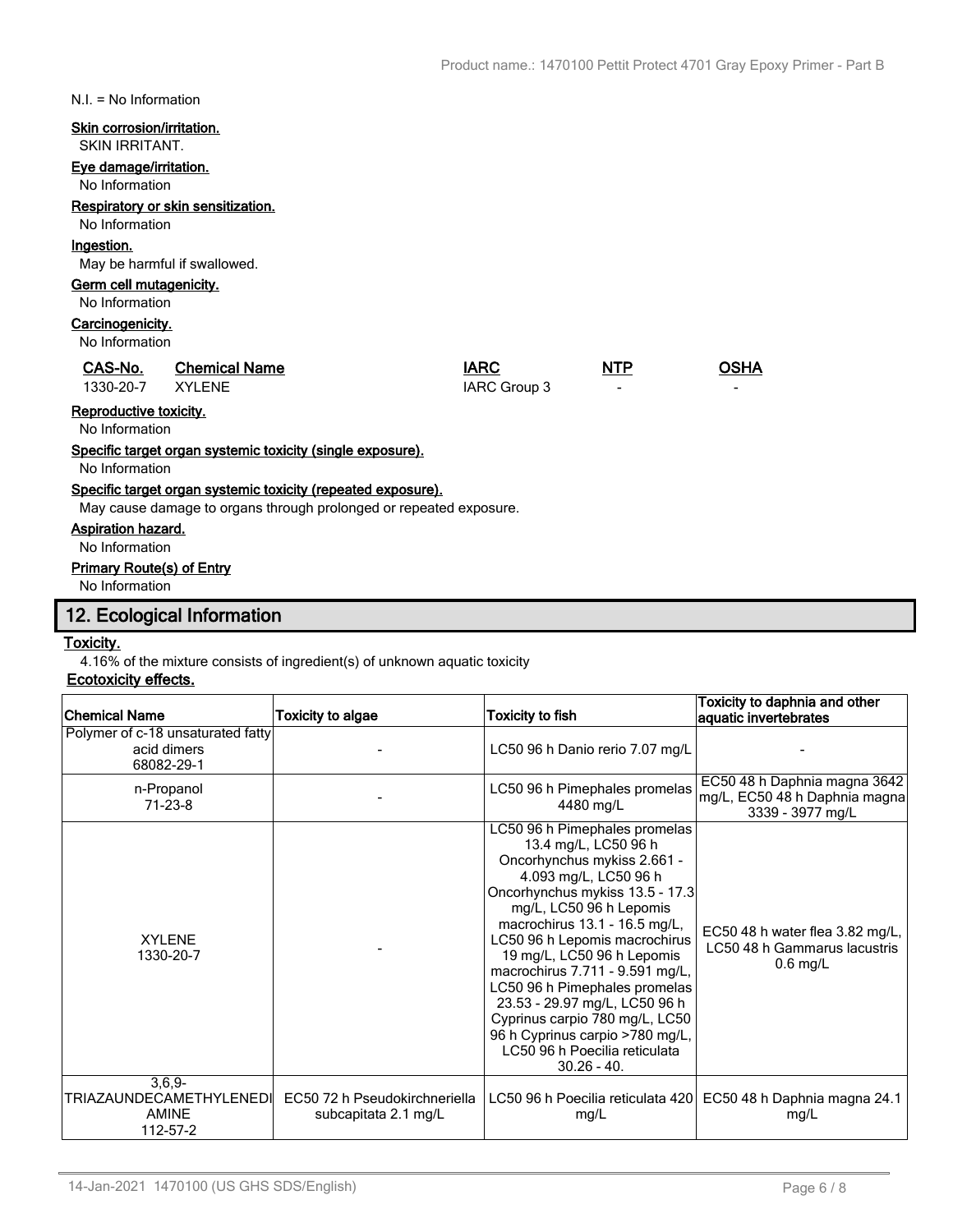# **Persistence and degradability.**

No data are available on the product itself.

#### **Bioaccumulative potential.**

Discharge into the environment must be avoided.

| CAS-No.   | <b>Chemical Name</b>               | log POW       |
|-----------|------------------------------------|---------------|
| 71-23-8   | n-Propanol                         | $0.25 - 0.34$ |
| 1330-20-7 | XYI FNF                            | 2.77 - 3.15   |
| 112-57-2  | 3.6.9-TRIAZAUNDECAMETHYLENEDIAMINE | -1            |

# **Mobility in soil.**

No information

# **Other adverse effects.**

No information

# **13. Disposal Considerations**

#### **Waste Disposal Guidance.**

Disposal should be in accordance with applicable regional, national and local laws and regulations.

Empty containers should be taken to an approved waste handling site for recycling or disposal.

# **14. Transport Information**

# **DOT**

| <b>Shipping Name:</b><br><b>Hazard Class:</b><br>UN/NA Number:<br>Packing Group:<br><b>Additional Information:</b> | Paint<br>3<br>1263<br>Ш<br>LTD QTY: This product may be reclassified as "limited quantity" per 49 CFR 173.150 (b)(3) |
|--------------------------------------------------------------------------------------------------------------------|----------------------------------------------------------------------------------------------------------------------|
| <b>IMDG</b>                                                                                                        |                                                                                                                      |
| <b>Proper Shipping Name:</b>                                                                                       | Paint                                                                                                                |
| <b>Hazard Class:</b>                                                                                               |                                                                                                                      |
| UN Number:                                                                                                         | 1263                                                                                                                 |

# **IATA**

**UN Number:** 

| AIA                          |               |
|------------------------------|---------------|
| <b>Proper Shipping Name:</b> | UN1263. Paint |
| <b>Hazard Class:</b>         | 3             |
| Packing Group:               | Ш             |

# **15. Regulatory Information**

# **International Inventories:**

**Packing Group:** III

| TSCA            | Complies |
|-----------------|----------|
| DSL             |          |
| <b>DSL/NDSL</b> | Complies |
| EINECS/ELINCS   |          |
| <b>ENCS</b>     |          |
| <b>IECSC</b>    | Complies |
| KECI            |          |
| <b>PICCS</b>    | Complies |
| <b>AICS</b>     |          |
| <b>NZIOC</b>    | Complies |
| TCSI            |          |